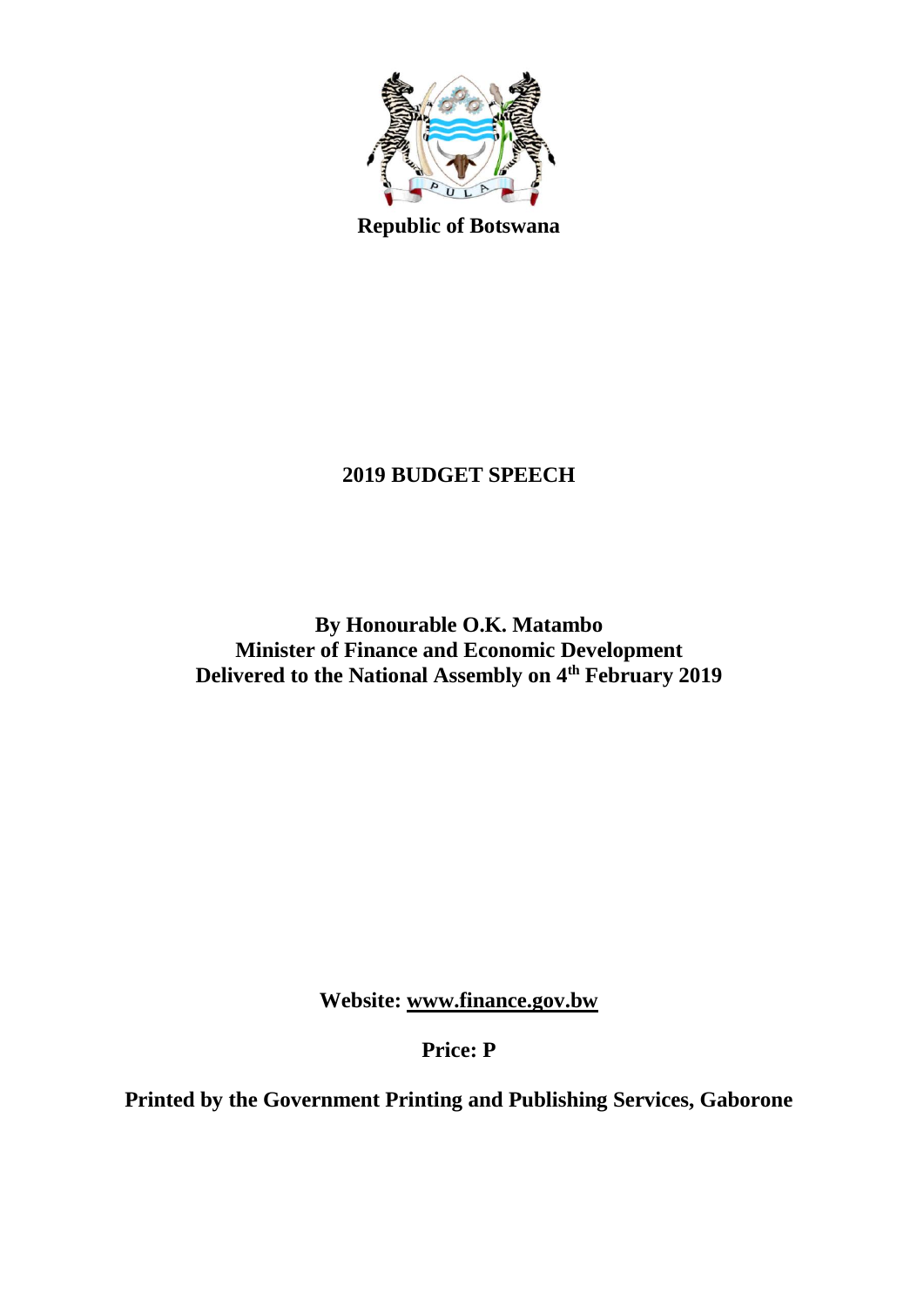## **Table of Contents**

| I.          |                                              |  |
|-------------|----------------------------------------------|--|
| $\Pi$ .     | CONSOLIDATING DEVELOPMENT GAINS FOR ECONOMIC |  |
|             |                                              |  |
|             |                                              |  |
|             |                                              |  |
|             |                                              |  |
|             |                                              |  |
|             |                                              |  |
|             |                                              |  |
|             |                                              |  |
|             |                                              |  |
|             |                                              |  |
|             |                                              |  |
|             |                                              |  |
|             |                                              |  |
|             |                                              |  |
| III.        |                                              |  |
|             |                                              |  |
|             |                                              |  |
|             |                                              |  |
|             |                                              |  |
|             |                                              |  |
|             |                                              |  |
|             |                                              |  |
| $V_{\cdot}$ |                                              |  |
|             |                                              |  |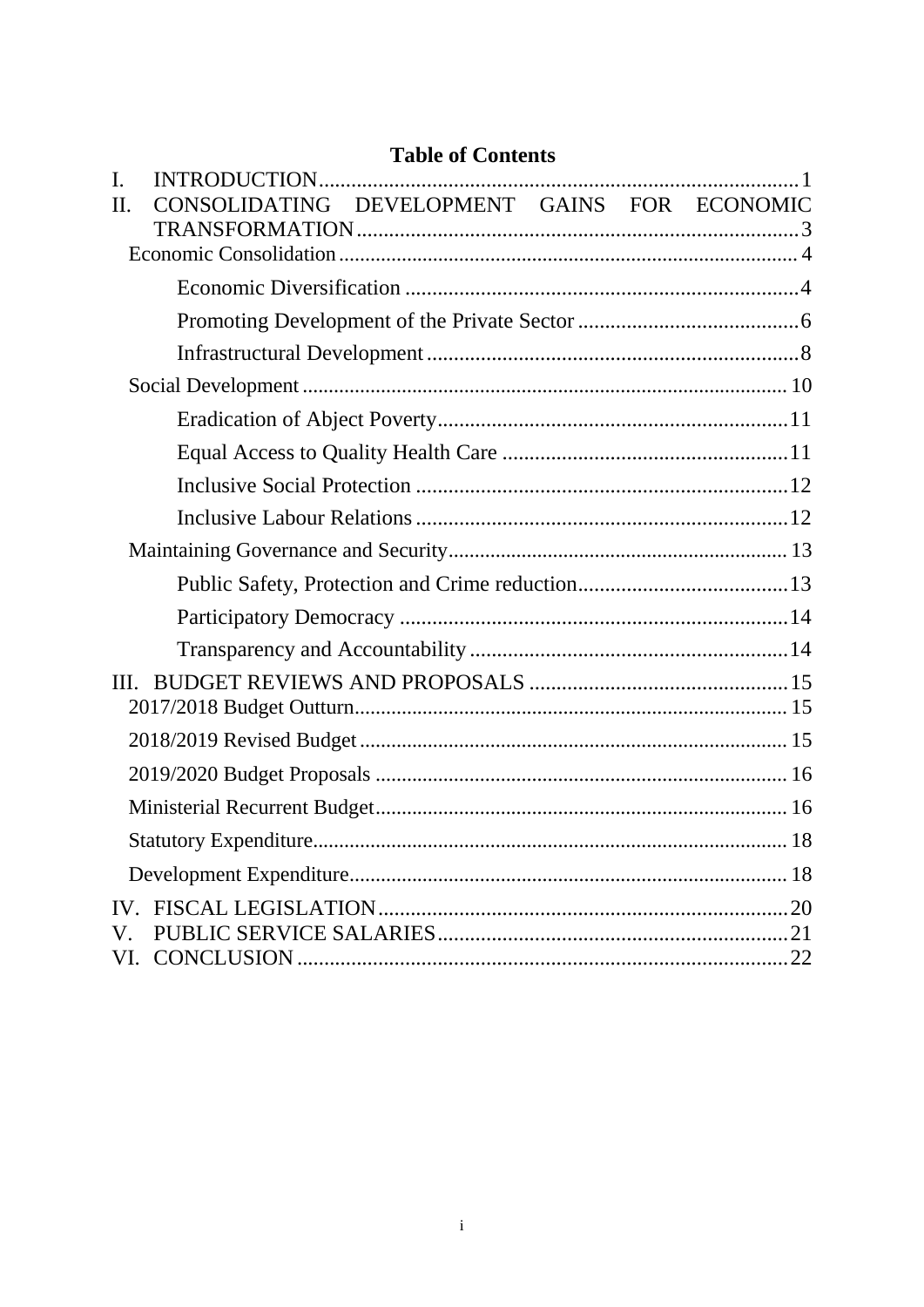## <span id="page-2-0"></span>**I. INTRODUCTION**

**1. Madam Speaker,** I have the honour this afternoon to present to the National Assembly Budget Proposals for the financial year 2019/2020.

**2.** These budget proposals are the first under the leadership of His Excellency the President, Dr. Mokgweetsi Eric Keabetswe Masisi, whose roadmap is anchored on the cardinal principles of *good governance* and *respect for the rule of law*. The proposals also fall within the same year as the national general elections, scheduled for October 2019. Indeed, holding of regular general elections every five (5) years demonstrates the commitment of this Government to the rule of law, as this complies with the Constitution of the Republic of Botswana. In addition, holding of regular elections in a constitutional democracy like ours is part of good governance, as it gives the citizens an opportunity to renew their social contract with the political leadership. It is because of this Government's adherence to good governance that the country continues to be ranked among Africa's best performers in various areas such as economic management, political leadership and governance.

**3. Madam Speaker**, as part of the 2019 Budget Speech, I will provide a synopsis of the development path that we have traversed as a country over the past years. Before I do that, I wish to indicate that the global and domestic economic situation underpinning the 2019/2020 budget proposals was covered in detail in the State of the Nation Address (SONA) delivered by His Excellency, the President three (3) months ago in November 2018.

**4.** The global economy continues to be characterised by sluggish economic activities, due to uncertainty in global markets. As a result, it is projected to grow by 3.5 percent in 2019 and 3.6 percent in 2020, as per the International Monetary Fund's World Economic Outlook, released in January, 2019. The domestic economy, on the other hand, is forecast to grow by 4.5 percent in 2018, 4.2 percent in 2019, and 4.8 percent in 2020. The implication of the projected growth in the domestic economy is that less revenues will be realised, calling for continued expenditure control in order to ensure that the country remains on a path of fiscal sustainability in the medium term. More details on the expected revenues and expenditure for the next financial year will be provided later in the Speech under the section on the Budget Proposals for 2019/2020.

**5. Madam Speaker**, I will now turn briefly to the country's developmental achievements over the years. All indications show that Botswana transformed dramatically over the years from being one of the poorest countries in the world to achieve an upper middle-income status to date, because of the growth-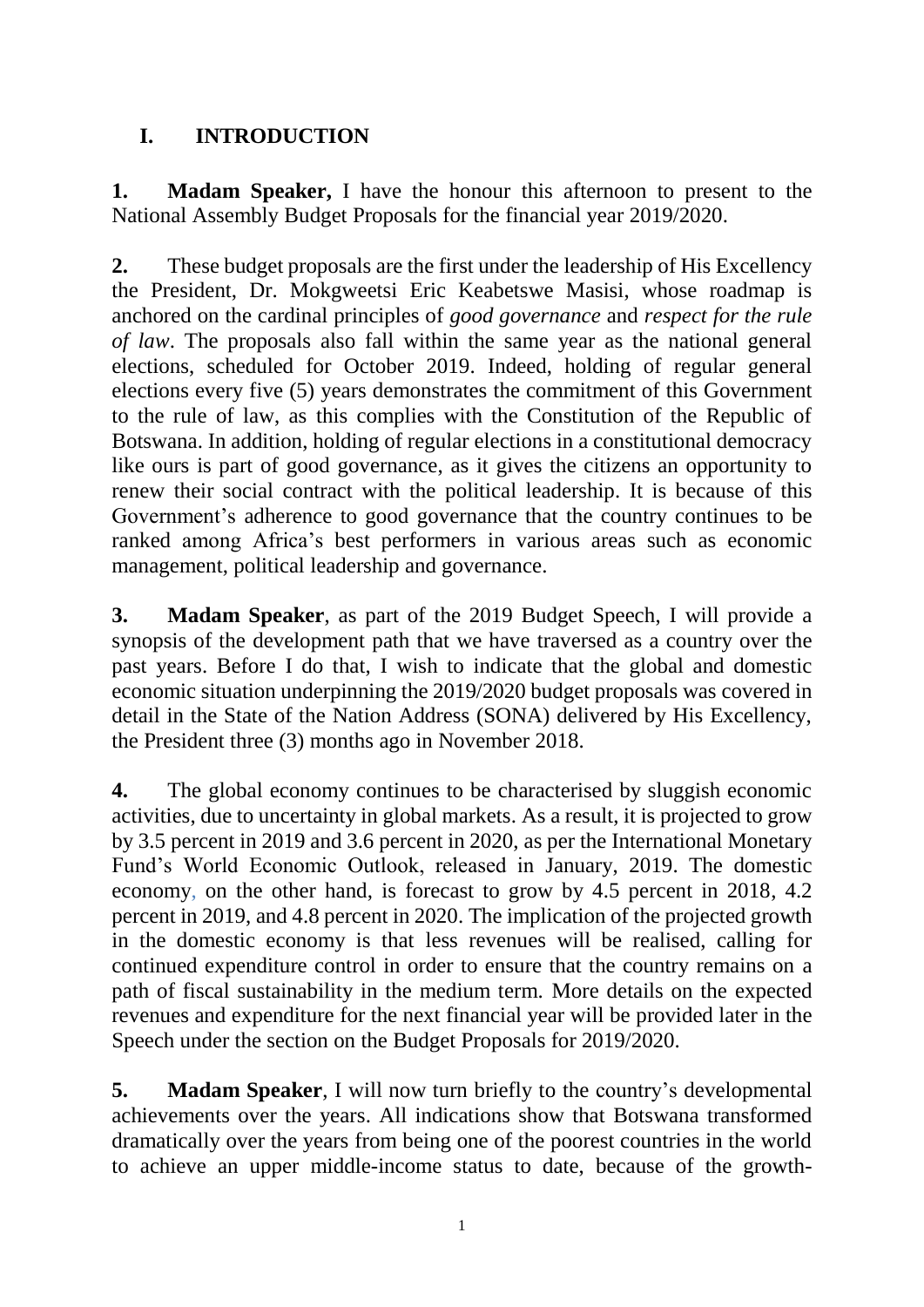promoting policies pursued by this Government. This resulted in the significant performance of the domestic economy, expansion of the economic and social infrastructure network, improved social indicators and the general standard of living.

**6.** Over the years, domestic economic performance, as measured by GDP growth rate, averaged 10 percent per annum between 1966 and 2008, before slowing down due to the financial crisis of 2008/2009. Real per capita income increased manifold from around US\$70 in 1966 to the present level of over US\$7 000. The domestic economy also transformed from predominantly agriculture to mining based; but has since diversified towards the services sector, in response to a mix of macroeconomic policies pursued by this Government.

**7.** Additionally, the country consolidated its fiscal position, resulting in selffinancing of its operating budget in 1972/1973, though it continued to depend on international donors to finance its development budget. To date, however, donor aid has drastically reduced to around one (1) percent of the annual Development Budget. Further, significant strides were achieved with respect to control of inflation and employment creation over the years. Average inflation declined from around 10 percent between 1966 and 2010 to around four (4) percent in the past few years, while formal sector employment grew significantly from 29 000 persons in 1966 to 417 162 in September 2018.

**8.** These positive macroeconomic developments, in turn, contributed to Government's ability to generate sufficient resources to finance the network of economic and social infrastructure. Public investment in economic infrastructure such as roads network, power stations, dams and telecommunications has contributed to rapid growth experienced by the country over the years. Similarly, there was significant investment on social infrastructure like schools and health facilities over the years, resulting in increased literacy level from 34 percent in 1981 to 87.1 percent in 2016, while life expectancy at birth rose from 55.5 years in 1971 to 68.0 in 2011.

**9. Madam Speaker**, our development experience, as I have just summarised, was not accidental, but rather a result of a determined Government, which pursued appropriate macroeconomic and structural policies amid challenges occasioned by domestic and external shocks to the economy. Despite these developmental achievements, which resulted in the country graduating to the upper middle-income status, Botswana still faces significant development challenges such as: sustaining positive economic growth rates; reducing unemployment; and, eradicating abject poverty. Hence, the focus of this Budget Speech is on *consolidating development gains for further economic transformation*. The transformation of the country from upper middle-income to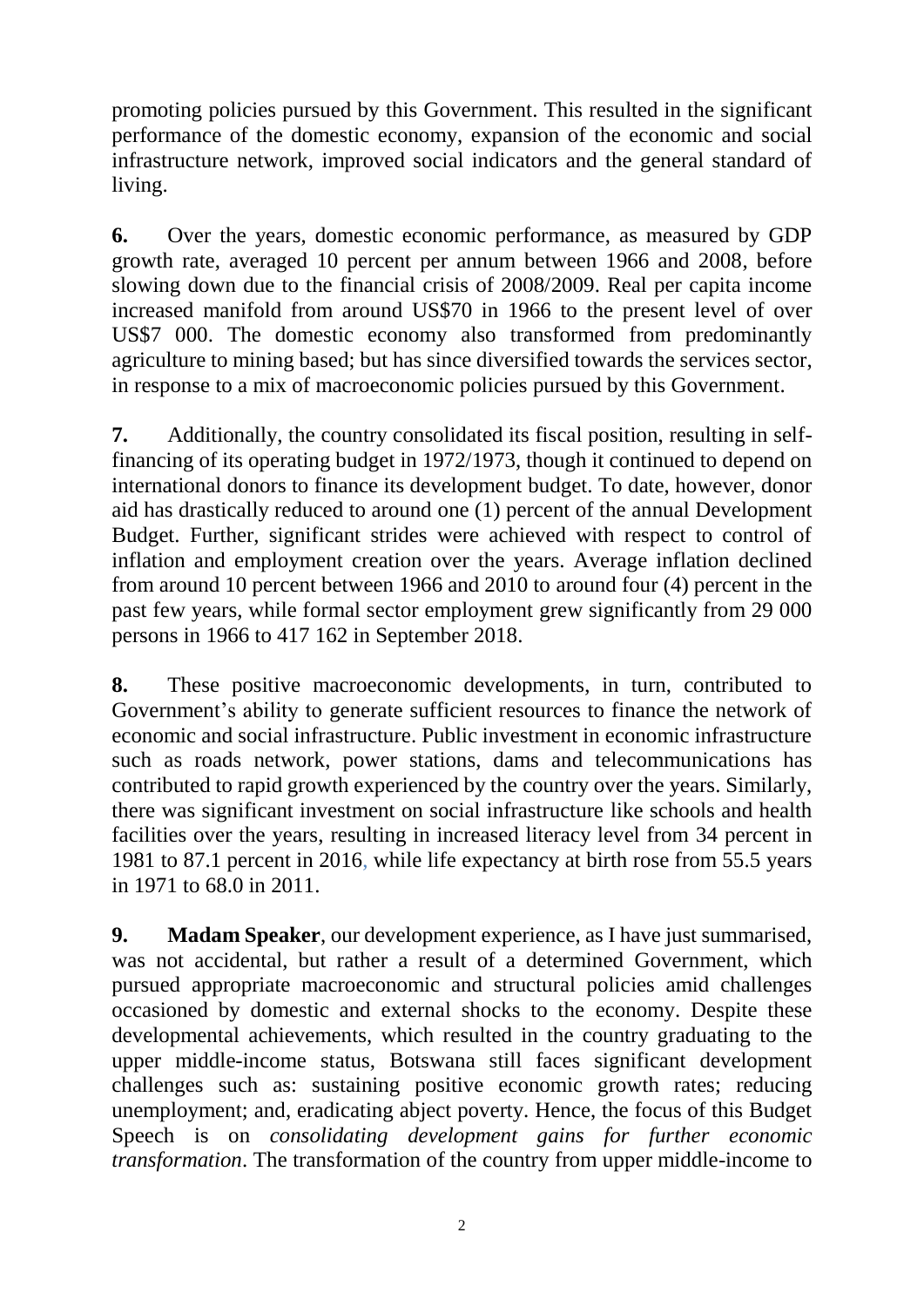high-income status, as envisioned in Vision 2036, would be achieved through the consolidation of our development gains, and continuous reform of our policies and streamlining our processes to encourage innovative approaches to addressing challenges of service delivery throughout the country. These, **Madam Speaker,** are the critical issues that this Government is determined and pledges to continue tackling in the life of the next Parliament.

**10.** At this point**, Madam Speaker,** I would like to thank all the stakeholders, including Members of Parliament, who attended our Budget *dipitso,* convened as part of the preparation of this budget. My Ministry is grateful for the input received from the different stakeholders consulted, which shaped both the strategic orientation and budgetary allocations of the 2019/2020 budget.

## <span id="page-4-0"></span>**II. CONSOLIDATING DEVELOPMENT GAINS FOR ECONOMIC TRANSFORMATION**

**11. Madam Speaker**, I now turn to the review of some of Government's continued efforts to *consolidate developmental gains achieved over the years for further economic transformation.* As I do so, it is important to remind ourselves of the old adage that "*development is a process and not an event"*. Achieving development is a process that entails successive implementation of policies and programmes over the years.

**12.** Botswana has registered impressive development since independence in 1966, culminating in the country graduating to upper middle-income status in 2004, as indicated earlier. However, in accordance with the country's Vision 2036, Botswana aspires to transform to a high-income country during the twenty (20) years of the Vision. Achieving this goal will require the country to consolidate gains achieved in its economic management and address the challenges hindering further economic transformation.

**13.** As evidenced from our development experience, achieving development goals depends on the country's ability to register sustained economic growth over an extended period. One of the conditions for sustained economic growth is the presence of macroeconomic stability, whose elements include the maintenance of appropriate and supportive fiscal, monetary and exchange rate policies. These elements are necessary for attracting the investment required for growth. Hence, as part of consolidating gains for further economic transformation, Botswana will have to ensure macroeconomic stability going forward, and this Government has demonstrated that it is capable of achieving this objective.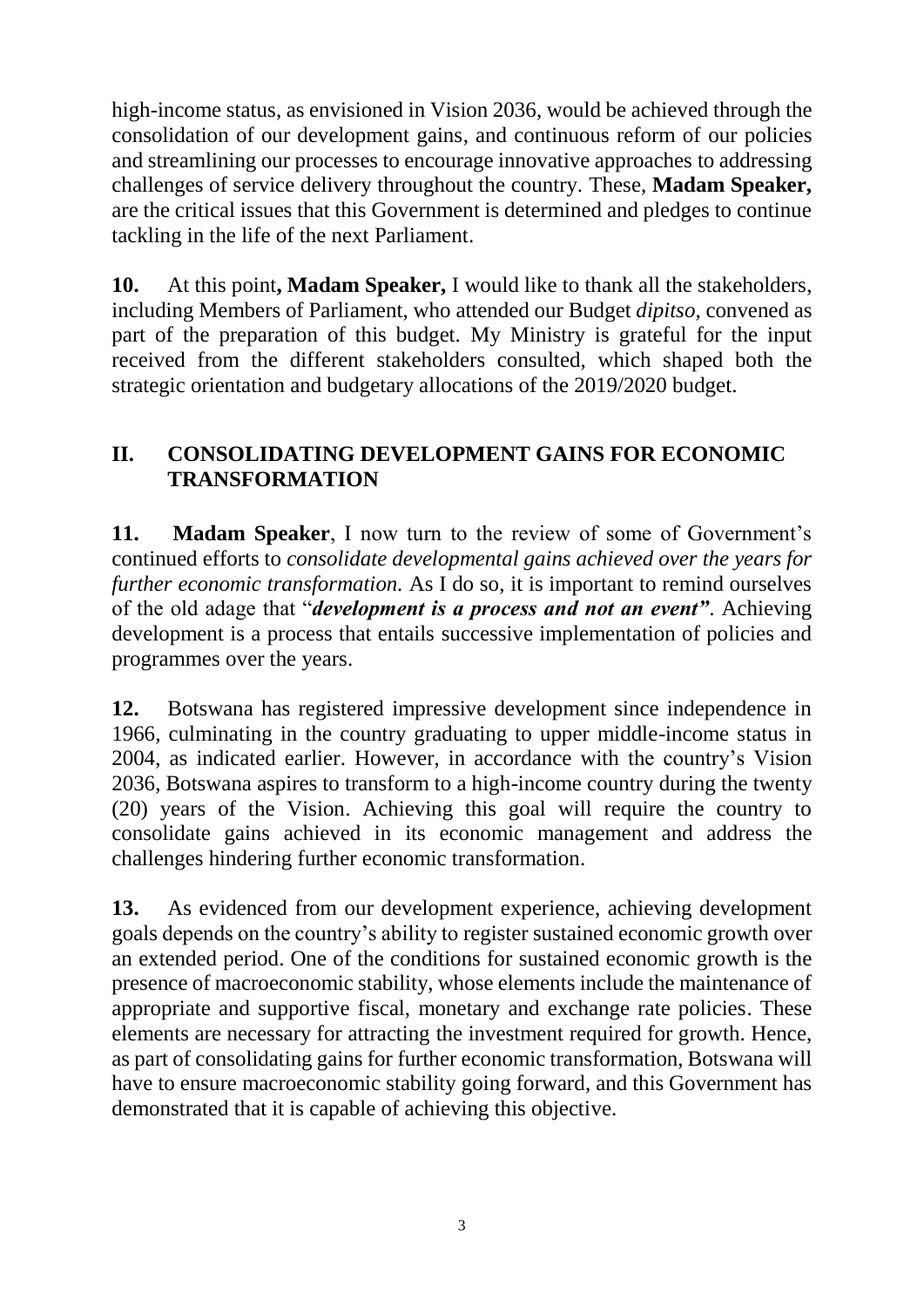**14. Madam Speaker,** in addition to maintaining macroeconomic stability, Government will continue to pursue a number of structural reforms during the 2019/2020 financial year aimed at promoting growth and creating the muchneeded jobs. I have grouped the broad-based policy initiatives to be pursued in the next financial year into three (3) areas of: *economic consolidation; social development; and maintaining governance and security*, and I will, in turn, elaborate on each of them.

# <span id="page-5-0"></span>**Economic Consolidation**

**15. Madam Speaker**, as stated earlier, the domestic economy has sustained a judicious and stable macroeconomic policy environment, with appropriate fiscal and monetary policies during the past years. This environment is characterised by low debt level, stable inflation, and high gross national savings as a percentage of GDP. Through prudent management of resources, Government continues to ensure that the bulk of the mineral revenue is invested in human and physical capital, while the balance is saved for future generations. Creating such a conducive environment for development is a deliberate effort by this Government to promote development of the private sector, which should be the source of economic growth and creation of employment opportunities, especially for the youth.

**16. Madam Speaker,** in addition to maintaining macroeconomic stability, this Government, has over the years, pursued specific strategies to promote economic growth that has potential to create employment opportunities*.* These included; pursuing *economic diversification, promoting private sector development, and development of human capital and physical infrastructure network.* While the country has recorded significant achievements in most of these areas, there is need for continued consolidation in some of them in order to transform the economy from its current upper middle-income to high-income status by 2036. Therefore, this Government will continue through the 2019/2020 budget, to implement various programmes and projects aimed at preparing the economy for transformation.

## <span id="page-5-1"></span>*Economic Diversification*

**17. Madam Speaker**, efforts by the Government to diversify the domestic economy continue to yield positive results, as evidenced by the decline in the share of mining sector in the value addition, with a corresponding increase in the contribution of the non-mining sectors. Mining sector's share to the gross domestic product (GDP) declined from 25 percent in 2008 to 18 percent in 2018, while the contribution of non-mining sectors increased from 75 percent to 82 percent over the same period. This is consistent with the Government's efforts to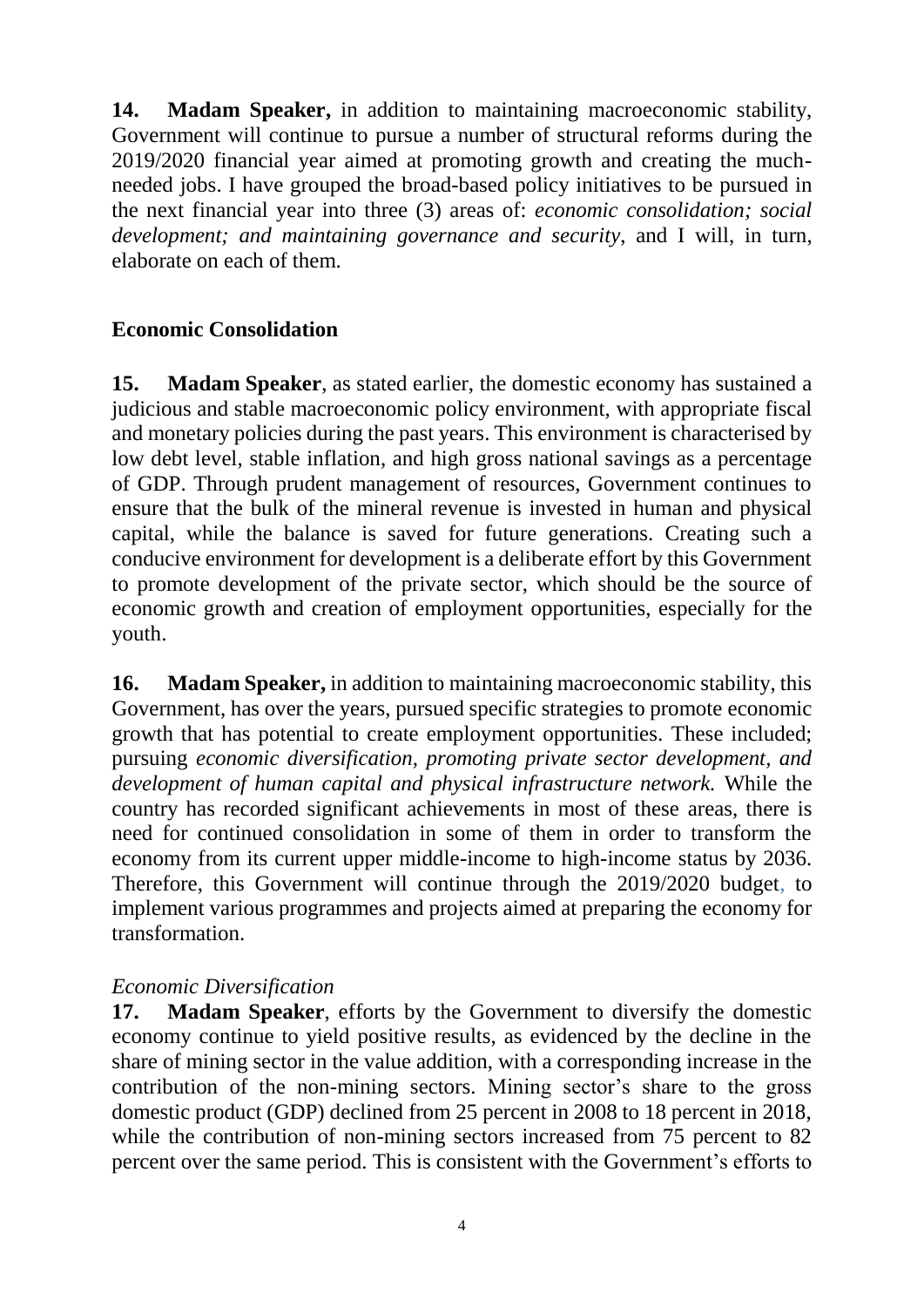reduce the dependence of the economy on the mining sector, which is susceptible to external shocks.

**18.** However, there is need to intensify efforts to diversify the country's exports and government revenue sources. Diamonds exports continue to dominate the trade account, while mineral and customs revenues account for over two-thirds of government revenues. The country's dependency on one commodity for exports, and two major sources of revenues, poses a systemic risk, hence, this Government pledges to continue with efforts to diversify the economy in general, and its exports and government revenues, in particular.

**19. Madam Speaker**, one of the strategic initiatives identified to promote economic diversification is the Economic Diversification Drive (EDD), which was established in April 2010. The EDD is based on the approach of Government using its purchasing power to support local production of goods and services. To this end, P17.2 billion or 53 percent of the total cumulative amount of P32.5 billion worth of goods and services purchased by Government since the inception of the programme, was from local manufacturers and service providers.

**20.** In an effort to further enhance economic diversification, the Special Economic Zones (SEZ) policy was adopted in 2011. The main objective of this Policy is to diversify the economic and export base of the country. To date, eight (8) Special Economic Zones have been identified. These include: (i) developing the area around Sir Seretse Khama International Airport (SSKIA) into mixed-use economic zone that will house several organisations, such as the Civil Aviation Authority of Botswana and the Botswana Innovation Hub; (ii) developing Gaborone Fairgrounds into a financial services hub; (iii) Selebi-Phikwe has been identified for base metal beneficiation; (iv) Francistown is to be developed into a mining supplies, services and logistics hub; (v) Palapye is identified for coal beneficiation; (vi) Tuli Block for horticulture; (vii) Pandamatenga for agrobusiness; and (viii) Lobatse for beef and leather production. The Special Economic Zones will be developed in two Phases, with Phase 1 being Sir Seretse Khama International Airport, Fairgrounds in Gaborone, Lobatse and Pandamatenga. Going forward, there will be alignment of the economic zones taking into account: investment opportunities as mapped out in the National Spatial Plan; the country's natural endowments; and economic activities such as tourism, beef and small stock, just to mention a few.

**21.** The other initiative to diversify the economy is the implementation of the SPEDU Revitalization Programme. In this connection, the Government has approved a set of incentives for this region, which include 5 percent corporate tax rate for the first 5 years and 10 percent thereafter, for companies setting up in the SPEDU region, under the sectors of tourism, agriculture, and manufacturing.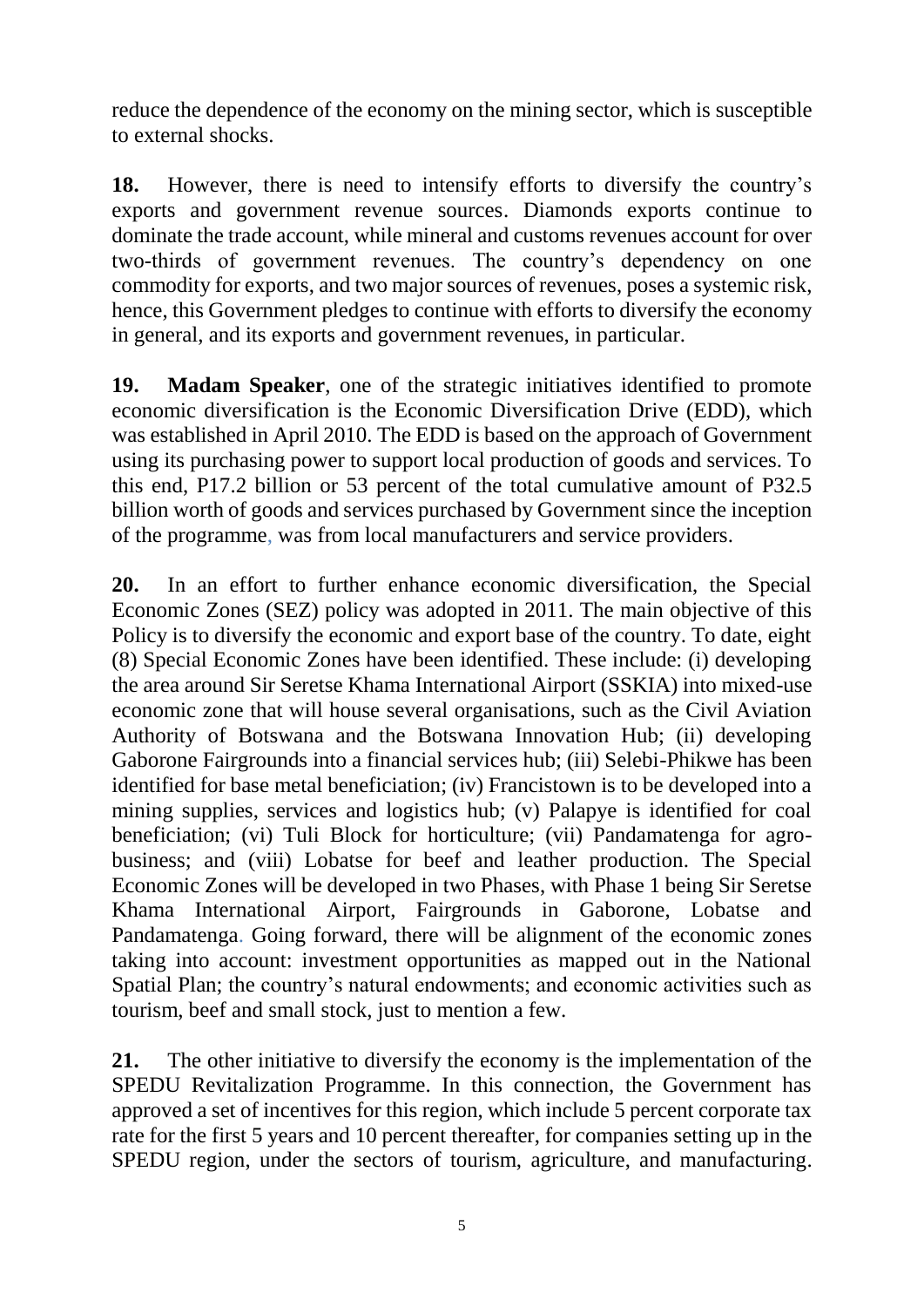Twelve (12) companies were assessed and ten (10) of these have been approved. The revitalization programme is expected to stimulate economic activity in the following Sectors: Agri-business; Manufacturing; Infrastructure Development; and Information, Communication and Technology. This Government believes that there is high potential for further economic growth of Selebi-Phikwe region and pledges to intensify its effort to facilitate such growth in the coming years.

**22.** Another initiative aimed at promoting economic diversification is the implementation of the Cluster Development Initiative. The Initiative aims at improving business productivity, value chains and competitiveness. So far, five (5) sectors have been prioritised for cluster development. These are; Diamond Beneficiation, Tourism, Beef, Mining and Finance and Knowledge Intensive Business Services. Preparatory work is underway to develop business case studies and implementation plans for the first three (3) clusters selected for implementation, namely; tourism, beef and finance and knowledge intensive business services. These detailed studies will include the assessment of capacity building needs for the identified sectors as part of measures to enhance their domestic and global competitiveness.

**23. Madam Speaker**, in coming up with the cluster development initiative, this Government had realised that as individual entities, a lot of Small, Medium and Micro Enterprises (SMMEs) with potential to grow this economy, lack the capacity to effectively compete with multinational/regional industries. Hence, the cluster development concept being pursued by this Government will assist SMMEs with; infrastructure development such as power distribution, water reticulation, telecommunication and drainage and pollution control and in settingup common facility centres for balancing or improving production lines such as marketing centres. In this context, not only does the cluster development concept have the potential to grow the private sector, but it also provides great opportunities for employment creation, with spill over effects expected in poverty eradication.

## <span id="page-7-0"></span>*Promoting Development of the Private Sector*

**24. Madam Speaker**, Government long identified the private sector as key in driving economic growth, diversification and employment creation. In order to promote the principle of private sector participation in economic activities, Government has since come up with several initiatives that include *Public-Private Partnerships (PPPs*), *Privatisation of State Owned Enterprises (SOEs), as well as reform of the business environment to facilitate the growth of the private sector.* The results have been positive.

**25.** However, the contribution of the private sector to the development of the domestic economy is still considered to be below its potential. In view of the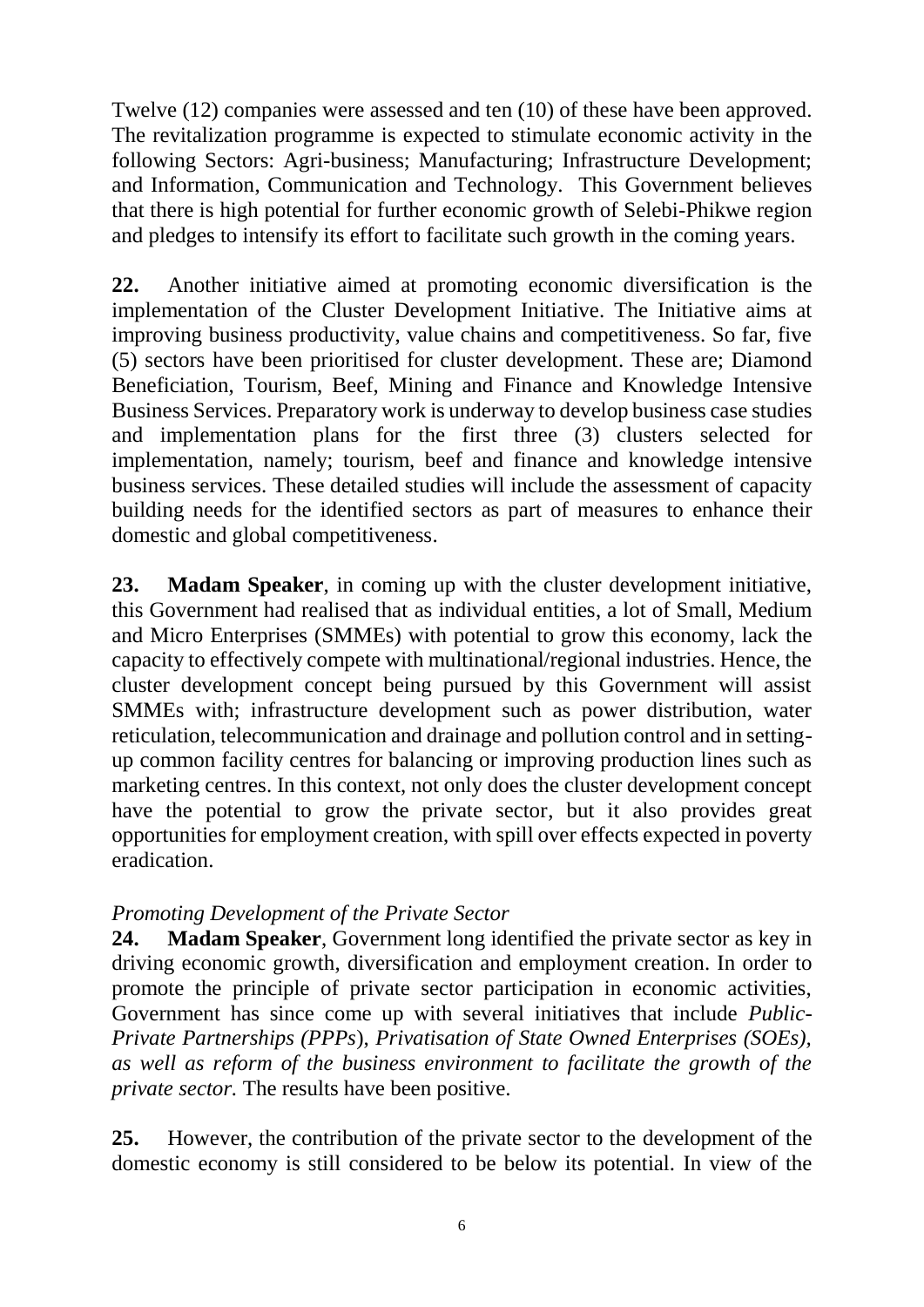critical role of the private sector in the envisioned transformation of the economy from the upper middle-income to high-income status, this Government is committed to implement existing and new initiatives to improve the business environment during 2019/2020 and beyond, to ensure that the private sector becomes the effective future engine of growth for the country.

**26. Madam Speaker,** the Public-Private Partnerships (PPP) Policy and Implementation Framework was adopted in 2009, as an alternative means of financing public infrastructure projects to accelerate and improve infrastructure development, and create a conducive environment for stronger public and private sector partnerships. Despite a slow start, the implementation of the PPP has since picked up, with a number of projects so far identified and registered for implementation using the PPP approach. Among the major projects identified are; Zambezi Integrated Agro-Commercial Development, Gaborone Waste Water Treatment, Chobe-Zambezi Water Transfer Scheme, and Strategic Oil Reserve at Tshele Hill. Responsible Ministries are currently undertaking feasibility studies of these projects in preparation for the procurement of private sector partners. Government will intensify the implementation of the PPP during the 2019/2020 financial year, as part of the consolidation of the private sector-led development model.

**27.** The Ministry of Finance and Economic Development, as the coordinating agency for the implementation of PPP, is working closely with the respective Ministries to provide guidance on the planning and procurement of services required to execute the projects. In addition, the Ministry has been undertaking capacity building for the implementation of PPP projects throughout Government, with more than 250 senior Government officials having participated in training workshops since 2016. The private sector has also been sensitised on the PPP funding model for implementation of Government projects.

**28. Madam Speaker,** regarding privatisation of State-Owned Enterprises, the demutualisation and privatisation process of the Botswana Building Society (BBS), which included the conversion of the Society into a company registered under the Companies Act, was completed in April 2018. The demutualisation of the BBS resulted in many Batswana who held different types of deposit accounts with the Society transforming from being depositors to shareholders of the demutualised entity. The BBS is in the process of applying for a licence from the central bank to operate as a fully-fledged commercial bank, which will be the first indigenous bank in the country. Efforts to restructure the National Development Bank continue. Once fully restructured, the NDB will be commercialised, with the ultimate objective of privatising it. Another significant milestone achieved during 2018 was the demutualisation of the Botswana Stock Exchange, which involved significant changes to its legal status, structure and governance. This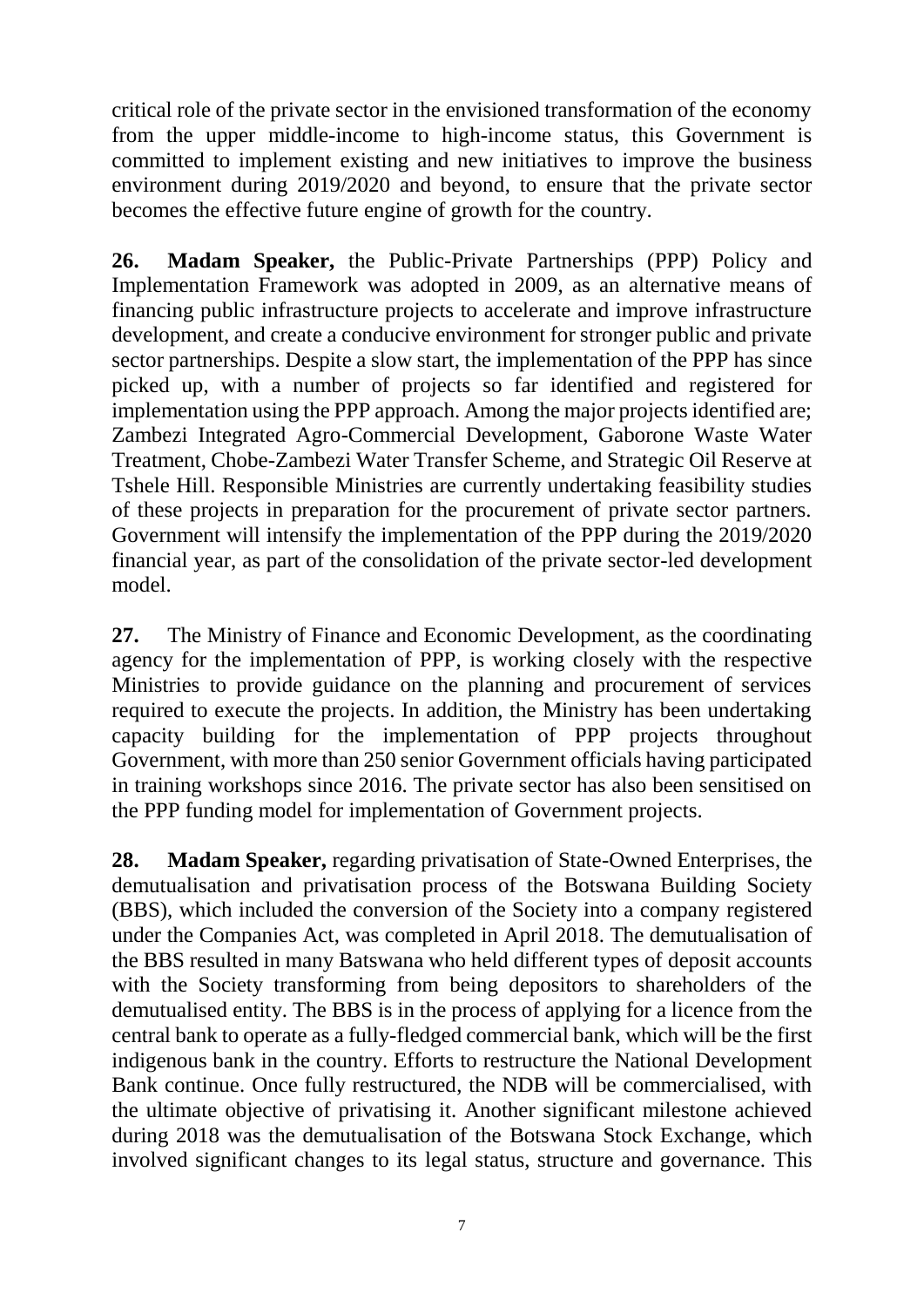transformation has positioned the Stock Exchange to play a critical role in the development of the domestic capital market.

**29. Madam Speaker,** there is need for continuous reform in our business environment. Among the areas of concern are work ethic, access to finance, and reports of corruption in the country. These are areas that the country should continue to focus its efforts on, in order to maintain and/or improve its international economic rankings. The Government has already put in place measures to address some of the concerns about doing business in the country. A Doing Business Reforms Roadmap has since been adopted. Among the initiatives in the Roadmap include the review of some laws such as the Trade Act, Customs Act and Companies Act. The Customs Act and Companies Act were passed by Parliament in June 2018, while the review of the Trade Act to facilitate the process of starting a business in Botswana will be prioritised during 2019 as it was identified to be a significant challenge.

**30.** In addition, Parliament passed several pieces of legislation on doing business reform during 2018. These include: Companies Registration Act; Companies Amendment Act; Registration of Business Names Amendment Act; and Re-Registration of Business Names Act. These pieces of legislation will enable integration of the online business registration systems at the; Companies and Intellectual Property Authority, BURS and PPADB, thereby facilitating information exchange between these institutions and limiting unnecessary physical interactions with the institutions. All these efforts by Government are aimed at promoting domestic investment and attracting foreign direct investment and thus, enhance economic growth and employment creation.

**31. Madam Speaker**, this Government is keen on promoting its long-standing principle of inclusive growth and equitable distribution of wealth in Botswana. Hence, giving citizens the opportunity to have ownership through privatisation of profit making public enterprises is a positive gesture of empowering Batswana. It is therefore, the objective of this Government to ensure that many Batswana will buy shares when more State Owned Enterprises are privatised as this gives citizens the opportunity to diversify their income generating portfolios.

## <span id="page-9-0"></span>*Infrastructural Development*

**32. Madam Speaker**, the availability of reliable power supply is a critical input to production of goods and services in the economy. Availability of power supply can also contribute to the improved living conditions of all households, especially in the rural areas. In this regard, this Government has continued to invest in power generation and distribution in order to support economic growth, promote employment creation and improve the living standards of the citizens. Among the major ongoing energy projects is the extension of the power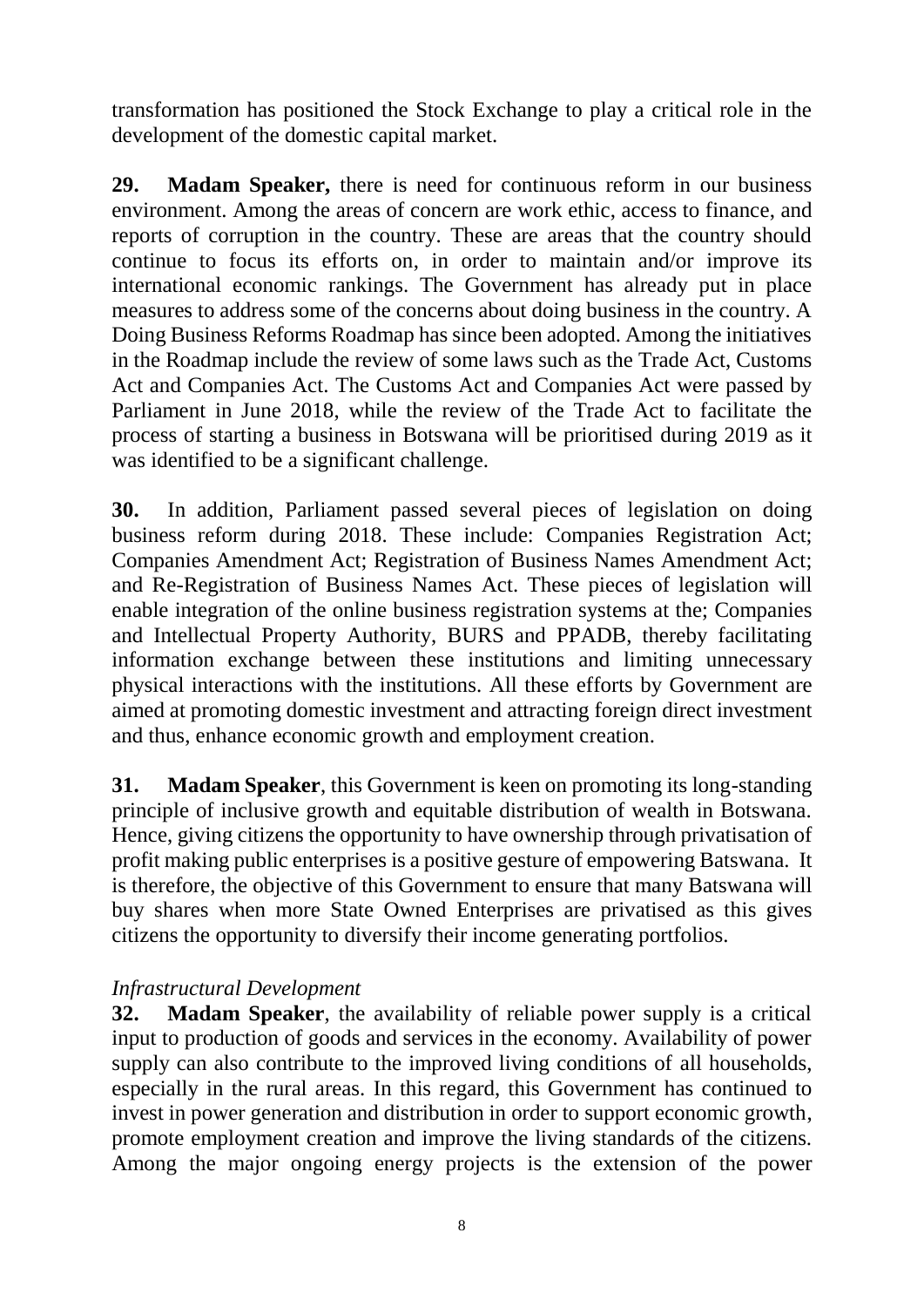transmission grid to provide power in the North West part of the country, where mining and other investments are suppressed due to lack of electricity. Three (3) contracts for extension of the high voltage transmission grid from Morupule 600MW power station to Maun, Toteng, Samochima and Ghanzi were awarded at the end of 2017, and construction work is ongoing. The commissioning of the grid extension is scheduled for December, 2019.

**33.** Furthermore, the construction of Rakola and Gaphatshwa Power substations were completed in 2017 and 2018, respectively, and the refurbishment of Morupule A is expected to be completed in 2019. These projects are expected to impact positively on our security of electricity supply, which currently stands at 79 percent against a target of 85 percent.

**34.** In the meantime, the Government continues to implement the Rural Electrification Programme. The objective of the Programme is to address availability, access and affordability of electricity by our citizens. As stated in the 2018 State of the Nation address, 15 new villages and network extension in 45 villages were connected during 2017/2018. To date, electricity connection has been completed in 402 out of 492 gazetted villages. During 2018/2019 and 2019/2020 financial years, 43 new villages will be electrified while network extension will be done in 72 villages countrywide. This will result in an increase in household access to electricity from the current 58 percent to 65 percent. In order to reduce the burden of the cost of connecting electricity, this Government introduced the National Electricity Standard Cost (NESC) in October 2010 and standardised connection costs to P5, 000 for households. This was also aimed at improving access to electricity services throughout the country.

**35. Madam Speaker,** like in the case of power supply, availability of water is also a critical input in various economic sectors. In this regard, Government has invested substantial resources in the water sector over the past decades in order to improve on water supply throughout the country. Some of the achievements in this regard include: the four (4) multi-purpose dams; Ntimbale, Thune, Lotsane, and Dikgatlhong; completion of water scheme projects such as Middlepits-Khawa, Zutshwa-Ngwatle, Lecheng-Matlhakola, Mahalapye-Bonwapitse, and Mmopane-Metsimotlhabe; and completion of groundwater project at Masama East, which augmented the water supply in the Greater Gaborone.

**36.** Among the major water projects underway are the implementation of the North South Carrier 2 and the Botswana Emergency Water Security and Efficiency projects. These projects will include: construction of strategic reservoirs; bulk water transfer pipelines; groundwater resource development and water supply distribution networks including treatment facilities. Other water projects are the: Selebi Phikwe-Serule Water Transfer Scheme; Boteti Southern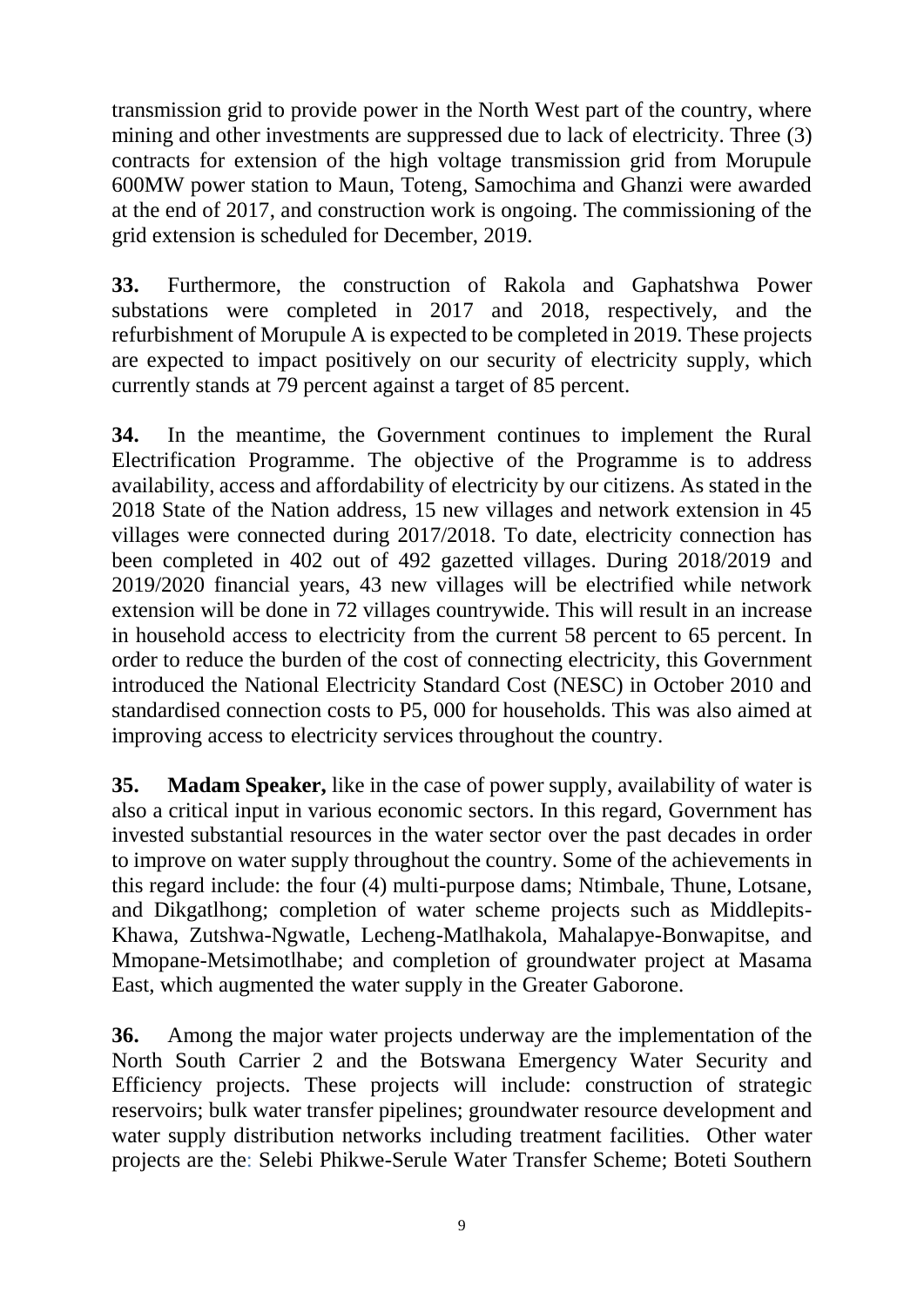and Central Cluster Villages Water Supply Scheme; North East and Tutume Sub District Water Reticulation Scheme; and Lobatse Wastewater Treatment Works. All these projects will require substantial resources to sustain their continued implementation and maintenance.

**37. Madam Speaker**, another critical requirement for economic transformation is the availability of well-maintained transport infrastructure such as roads and bridges. Over the years, the Government invested a significant amount of resources in the development of transport-related infrastructure projects to drive economic growth, employment generation and contribute towards poverty alleviation. Among the completed trunk roads over the past decades are the major road loops such as the Trans Kgalagadi highway connecting Botswana with Namibia and the A1 highway-connecting Botswana with its neighbours both in the South and in the North. To further improve access to quality and well-maintained roads, implementation of the following projects will continue: Gaborone-Boatle, which is being upgraded to dual carriageway; Dibete-Mookane-Machaneng; Mosu-Thalamabele and Charleshill-Ncojane roads, which are being upgraded to bitumen standard; and construction of Mohembo and Kazungula Bridges. In order to facilitate the North-South corridor connectivity, the Government is considering construction of two (2) major railway projects being the Mosetse-Kazungula rail line and Mmamabula-Lephalale rail link. Feasibility studies for these rail projects have begun. Further, during 2019/2020 financial year, Government will commence the design of the Palapye-Martin's Drift and Francistown-Maun-Mohembo roads, as they have been severely affected by torrential rains.

## <span id="page-11-0"></span>**Social Development**

**38. Madam Speaker,** one of our development objectives is social justice, which entails achievement of sustainable livelihoods through elimination of poverty in all its forms, and ensuring equal access to quality health care, as well as inclusive social protection. Hence, the country subscribes to the United Nations Sustainable Development Goals (SDGs) adopted in September 2015, which are also consistent with the country's Vision 2036. The SDGs principle of '*leaving no one behind'* inspires this Government to continuously adopt inclusive development pathways.

**39.** One measure of a country's social development is the Human Development Index developed by the United Nations, which is a summary measure of the longterm progress in three basic dimensions of human development: *a long and healthy life, access to knowledge and a decent standard of living.* Measured against this index, Botswana's Human Development Index rose from 0.565 in the year 2000 to 0.717 in 2017. At this level, Botswana is above the average of 0.537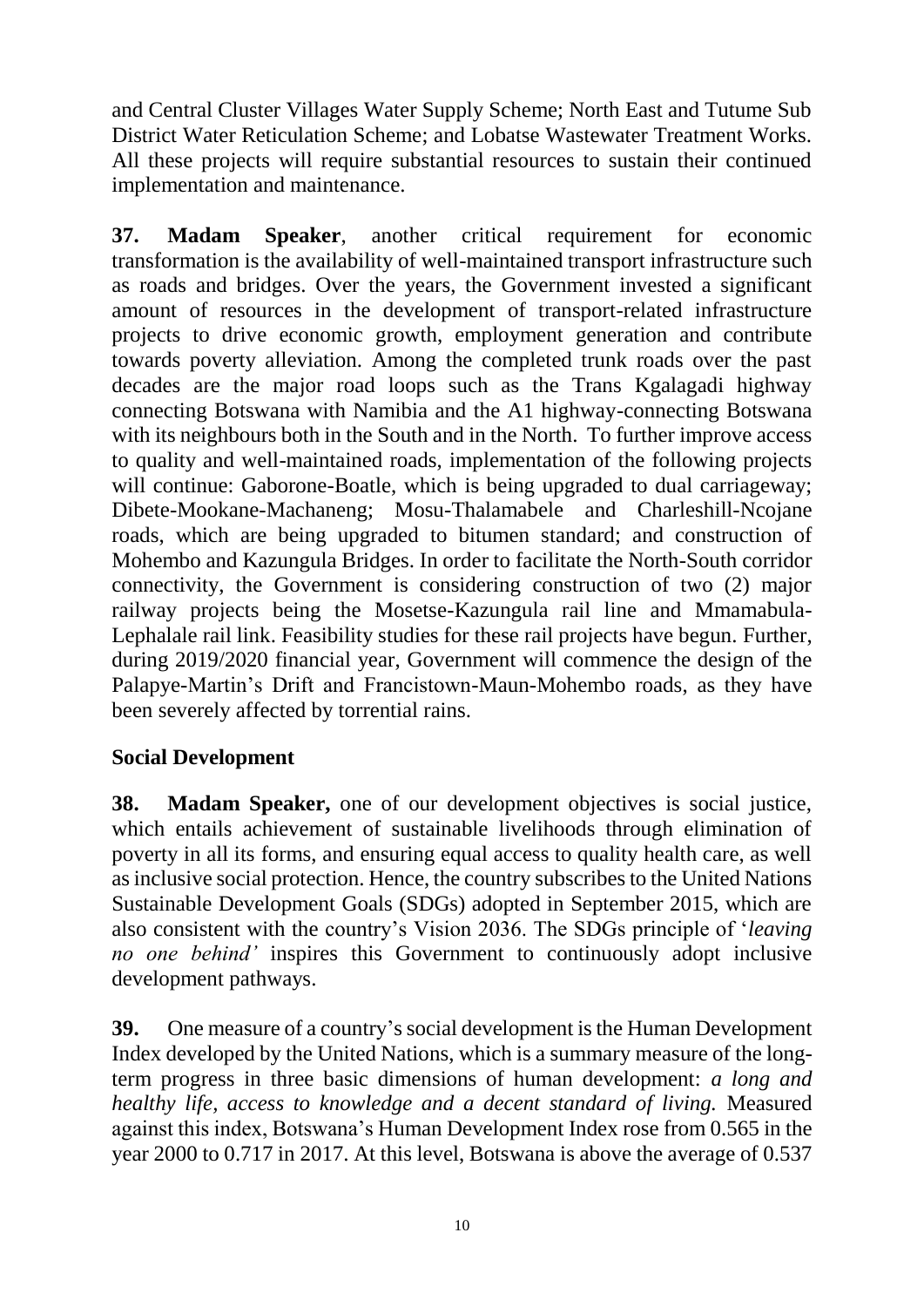for countries in Sub-Saharan Africa, though still below the average of 0.757 for developed countries.

## <span id="page-12-0"></span>*Eradication of Abject Poverty*

**40. Madam Speaker**, the commitment of this Government to eradication of abject poverty remains strong. This is validated by a significant decline in overall poverty rate in the past years, in particular, declining from 59.0 percent in 1985/86 to 19.3 percent in 2009/2010, and further to 16.3 percent in 2015/2016. Admittedly, this figure is still high when considered against the upper middleincome status of the country. However, the country has performed relatively well in reducing extreme poverty defined as the ratio of population living below US\$1.90 per day. Against a national target of 3.0 percent, extreme poverty stood at 5.8 percent in 2015/2016, down from 6.4 percent in 2009/2010.

**41. Madam Speaker,** the war against abject poverty eradication will continue, as evidenced by a number of measures and initiatives planned for the next financial year. In this regard, Government will be scaling-up the interventions to address poverty through cluster gardens, fish farming and egg production, as well as production of commodities such as toilet paper and liquid soap detergents.

**42.** In an effort to improve the efficacy of the existing poverty eradication measures, Government is working on improving the information management system to address the challenge of double dipping by some beneficiaries of the schemes. Double dipping by beneficiaries in various programmes does not only increase costs to Government, but also defeats the objective of expanding the programmes to reach more people throughout the country. Therefore, the Single Social Registry system developed with the World Bank in 2015 aimed at assisting in the harmonisation and consolidation of social protection programmes and prevent double dipping will be implemented during the 2019/2020 financial year. In addition, Government, with the assistance of the United Nations Development Programme (UNDP), is developing a Poverty Eradication Policy and Strategy in an effort to advance the poverty eradication agenda. This Strategy will incorporate graduation guidelines to ensure efficient and effective implementation of poverty eradication programmes.

## <span id="page-12-1"></span>*Equal Access to Quality Health Care*

**43. Madam Speaker**, access to health services is a pre-requisite to a healthy nation and workforce, and is considered an important element of human development. Hence, Government has continued to invest in the provision of quality health services for all citizens. A major decision towards the improvement of the health outcomes in line with the quest for Universal Health Coverage was the adoption of the Treat-All Strategy in 2018, despite the high costs involved.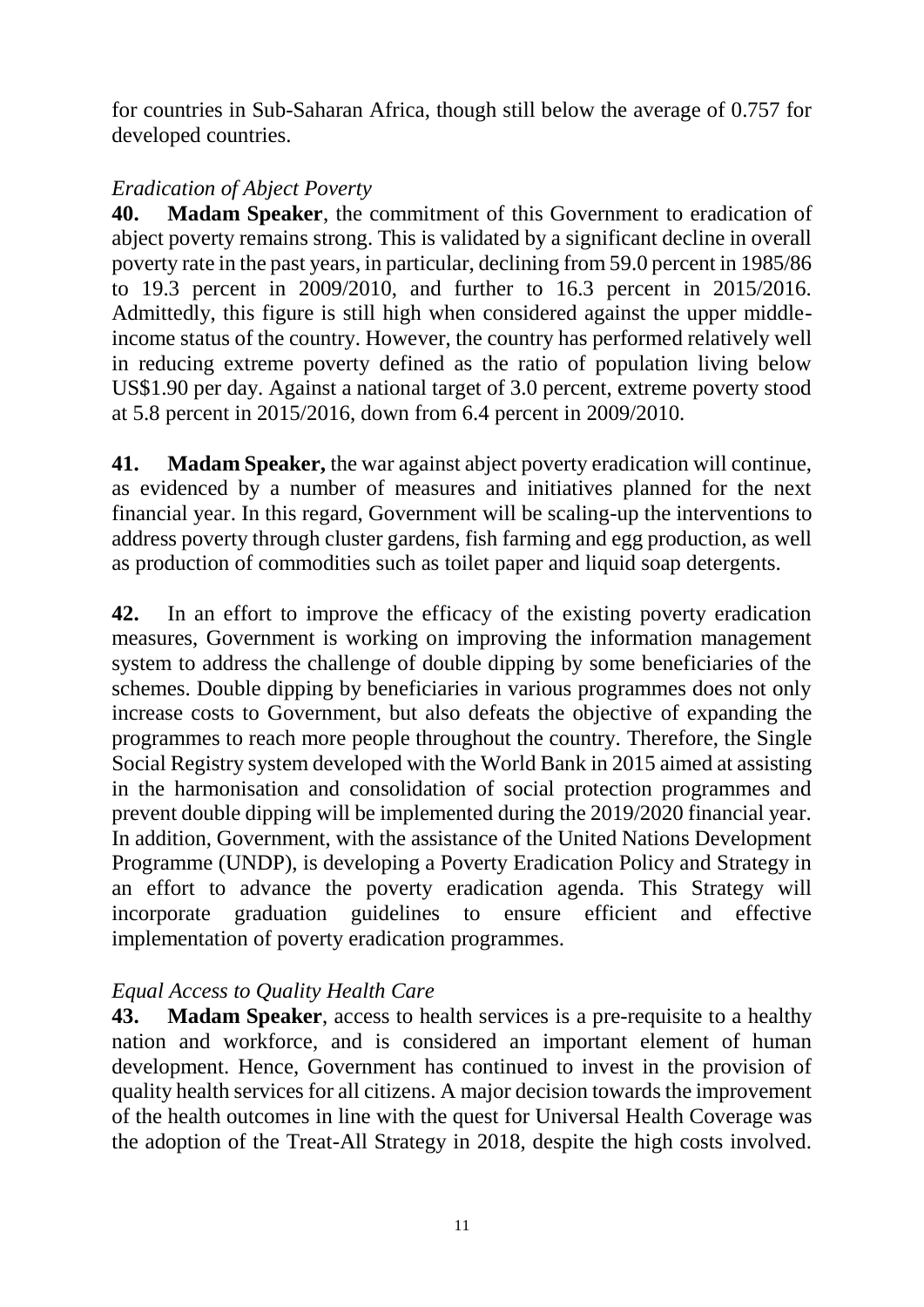The Strategy entails enrolling everybody who tested positive for the HIV virus into the treatment programme, regardless of their CD4 counts.

**44.** In addition, Government is currently scaling-up the implementation of a multi-sectoral strategy of 2017-2022 to combat the Non-Communicable Diseases (NCDs). For policy thrust and optimal service delivery, NACA's role has been expanded to include health promotion and NCDs. The NCDs have emerged as one of the major causes of mortality in this country in recent years, with negative impact on the quality of life and workforce productivity. It also affect the country's health budget, as more resources are dedicated to addressing chronic diseases such as hypertension, cardio-vascular disease, cancer, kidney diseases and diabetes.

**45.** In an effort to strengthen service delivery in the country, the Government is currently implementing organisational reforms whereby health districts will have more control over their financial and human resource management. This will address supply chain management deficiencies and result in robust service delivery at community level.

#### <span id="page-13-0"></span>*Inclusive Social Protection*

**46. Madam Speaker**, as part of inclusive development, the Government will continue to implement social welfare programmes to assist vulnerable persons with services and cushion them from the effects of hardships. The current suite of social welfare programmes under implementation includes; Old Age Pensioners, World War II Veterans, Destitute Persons, Community Home Based Care patients, People living with Disabilities, Orphans and Vulnerable Children, and the Supplementary Feeding to primary school children and vulnerable Groups at Health Facilities countrywide. The latter also contributes to the regular school attendance and concentration of learners during lessons, and curb hunger and malnutrition among the under-fives, pregnant women, lactating mothers, and TB outpatients. In an effort to improve the efficacy of these social welfare programmes, Government will implement National Social Protection Framework (NSPF), which was adopted in 2017. This Framework is an overarching policy document that will consolidate and guide all social protection programs in Botswana.

#### <span id="page-13-1"></span>*Inclusive Labour Relations*

**47. Madam speaker**, Government aims to facilitate employment, provide industry-focused skills, and promote workplace health and safety, as well as productivity and work ethic in the economy and also manage industrial relations in an inclusive manner. The labour laws are currently being reviewed to ensure compliance to the ratified International Labour Organisation Conventions. To date, a tripartite arrangement has been put in place to spearhead the review of the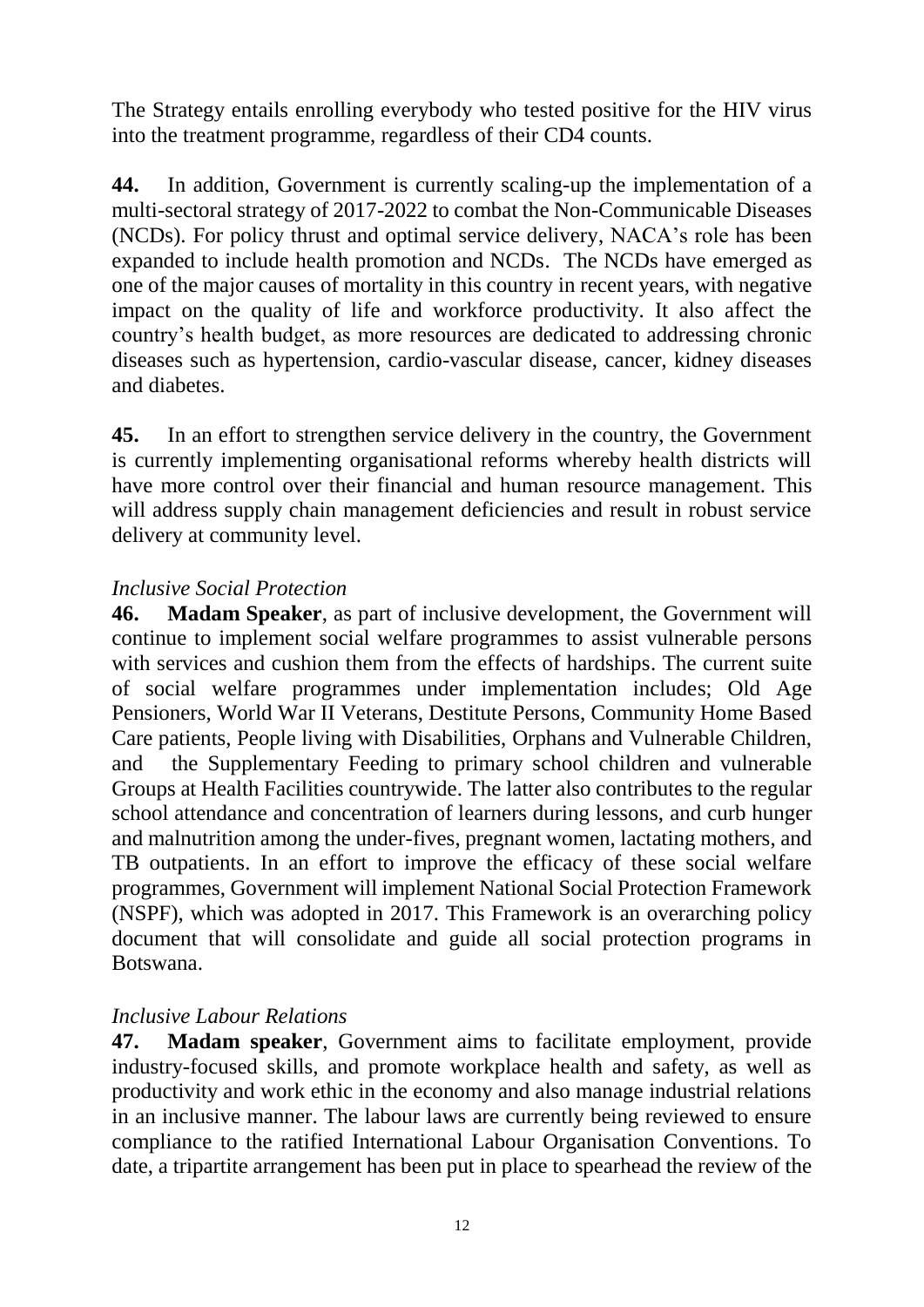laws, with the International Labour Office technical assistance. As part of the strategies going forward, the Labour Market Information Management System is expected to be implemented in the financial year 2019/2020. This information system collects, analyses, monitors and captures labour market information for policy-making decisions geared towards effective human resource planning and implementation.

### <span id="page-14-0"></span>**Maintaining Governance and Security**

**48. Madam Speaker,** good governance is one of the prerequisites for economic growth and development. Botswana's democratic governance, which involves transparency, consultation, accountability, decentralised decisionmaking structures, and low level of corruption, has been a critical contributor to the country's development success to date. The Mo Ibrahim index measures the quality of governance based on safety and security, rule of law, transparency and corruption, and human rights development. In terms of this index, Botswana ranked third-best governed country in Sub–Saharan Africa in 2017. It is important that the country maintain its positive record on good governance, as it embarks on the road to transform from upper middle-income to high-income status. As such, Government continues to promote Botswana's participation at regional and international fora, the purpose of which is to promote multilateralism, contribute to the global rule of law and order, and promote the country as a destination for trade and investment. With *good governance* and *respect for the rule of law*, as some of the priority elements of His Excellency, the President Dr. Mokgweetsi Masisi's roadmap, it is expected that the country's ranking will be improved and sustained in the future.

#### <span id="page-14-1"></span>*Public Safety, Protection and Crime reduction*

**49. Madam Speaker**, Government continues to improve national security structures and frameworks, in order to deal with emerging security threats. As part of the implementation of the Anti-Human Trafficking Act, 2014, the Government continues to undertake comprehensive campaigns geared towards the prohibition, prevention, combating and investigation of human trafficking. In addition, the Anti-Human Trafficking Action Plan has been put in place, which will ensure effectiveness and efficiency of initiatives implemented going forward.

**50.** The increasing intensity of distribution and use of illicit drugs and escalating rape, murder and robbery cases are a major concern in the country. In this regard, the Botswana Police Service has been committed in fighting these crimes. In addition, a capacity-building project known as the "Safer City" is ongoing, the primary goal of which is to enhance efficiency of the Botswana Police Service in providing world class policing and a better public safety and security services to members of the public. The Botswana Police Service has also intensified nation-wide efforts against stock theft through the Kgomo-Khumo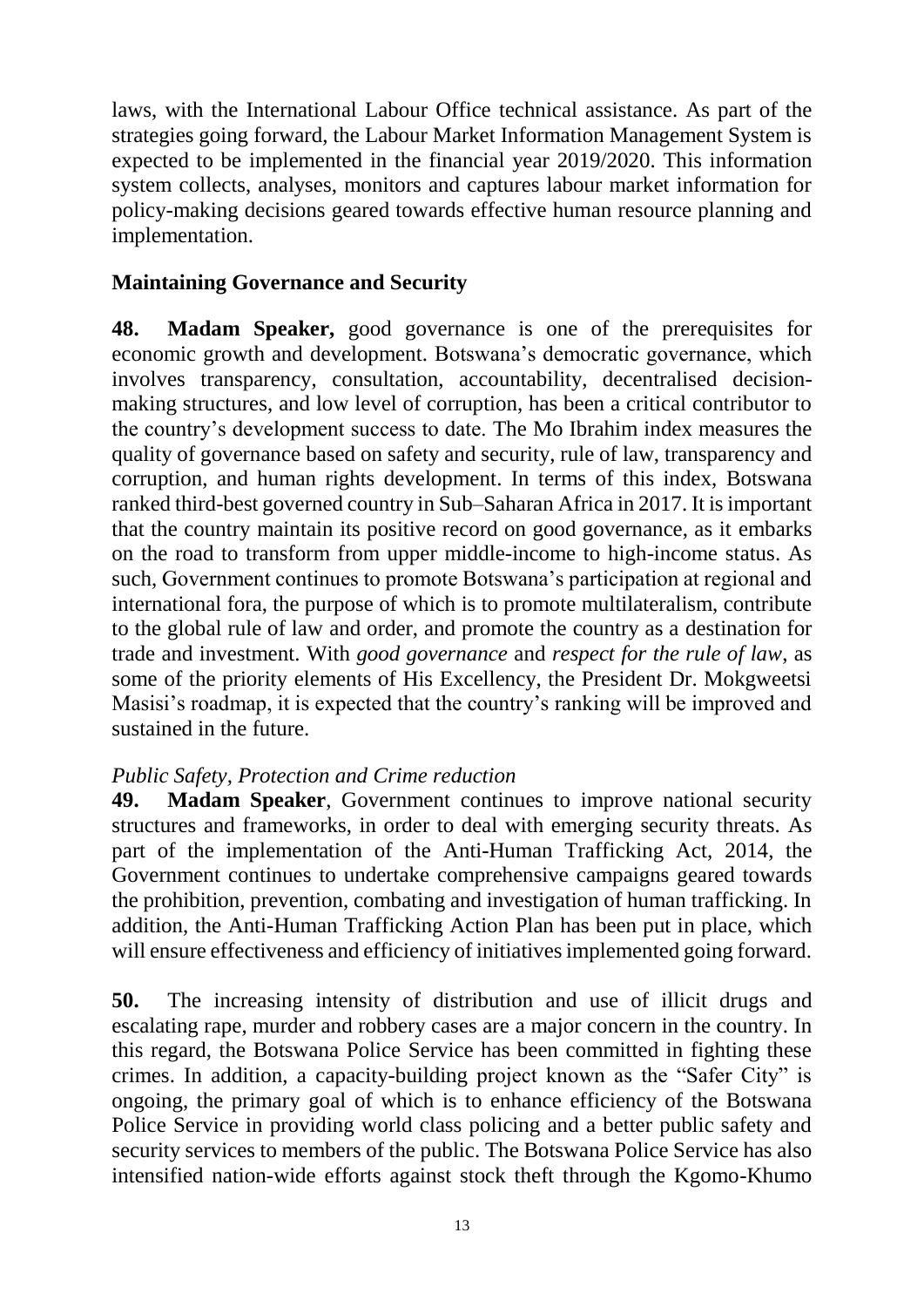campaign. The campaign has started yielding positive results in apprehending perpetrators, and this will continue to be intensified.

**51.** Furthermore, **Madam Speaker,** national defence remains a key area in addressing issues related to public safety and protection. Through the NDP 11, Government is committed to capacitating the Botswana Defence Force to address emerging threats to public safety. Hence, resources will continue to be availed to the national army in the 2019/2020 financial year, for capacity building, human resource development and infrastructure development, including maintenance and upgrading of existing equipment.

#### <span id="page-15-0"></span>*Participatory Democracy*

**52. Madam Speaker,** citizen participation in the democratic process is an integral part of good governance. In this regard, the National Assembly continues to facilitate public participation through education and outreach programmes. One of the initiatives is *"taking Parliament to the people",* which involves the Honourable Speaker of the National Assembly disseminating information on the operations of the Parliament. During the 2017/2018 financial year, the Honourable Speaker visited twelve (12) constituencies across the country. Meanwhile, Government will continue to strengthen dissemination of information on Parliament and its operations to a wider audience during 2019/2020 and beyond, in an effort to promote participation in democratic processes.

**53.** To prepare for the national general elections expected later this year, the Independent Electoral Commission undertook the initial registration from September to November 2018, which registered 750 965 people, or 47.2 percent of 1 592 350 people who are eligible to vote. Supplementary registration, which started on the  $17<sup>th</sup>$  December 2018, is ongoing until end of March 2019. The Commission continues to engage selected sectors of the society through targeted workshops, including People with Disabilities, the Faith Sector, Women, Media, Trade Unions and others.

## <span id="page-15-1"></span>*Transparency and Accountability*

**54. Madam Speaker,** in an effort to promote transparency and accountability, Parliamentary Committees continue to play a pivotal role in executing oversight on implementation of Government programmes and projects. On an annual basis, the Public Accounts Committee examines Government books of accounts to ensure accountability, transparency and integrity of Government spending. Furthermore, Statutory Bodies and State Enterprises Committee of Parliament held examinations meetings to ensure compliance with relevant laws and corporate governance standards. To demonstrate commitment to the principles of transparency and accountability, reports of these parliamentary committees must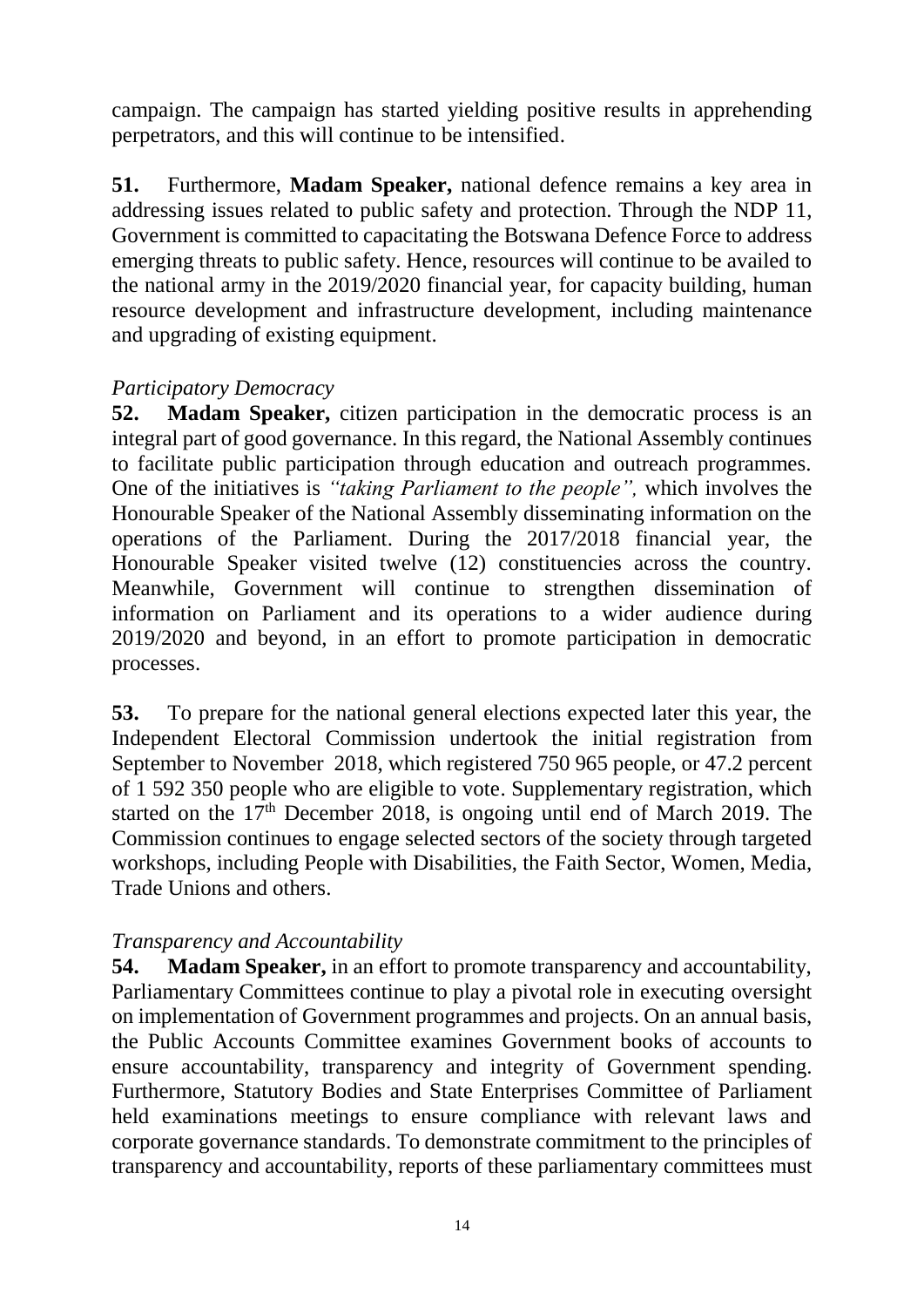be tabled and discussed in Parliament. Further to our continued efforts to intensify the fight against corruption, the Government also plans to present the Bill on the Declaration of Assets and Liabilities to Parliament at its July/August meeting. Once adopted, the law will require certain categories of public employees to declare their assets and liabilities. This will ensure transparency as well as promote integrity in the public service.

# <span id="page-16-0"></span>**III. BUDGET REVIEWS AND PROPOSALS**

# <span id="page-16-1"></span>**2017/2018 Budget Outturn**

**55. Madam Speaker,** total revenues and grants for 2017/2018 financial year were at P56.41 billion, while total expenditure and net lending amounted to P58.39 billion, resulting in the overall deficit of P1.98 billion, or -1.1 percent of GDP. This negative budget outturn was due to the lower tax collections during the year. Efforts will therefore, be intensified to ensure efficiency in the collection of tax revenues by the Botswana Unified Revenue Service through the continuous review of tax laws and leveraging on the use of ICT to enhance compliance.

# <span id="page-16-2"></span>**2018/2019 Revised Budget**

**56.** The revised budget forecast for the 2018/2019 is a deficit P6.96 billion, or -3.5 percent of GDP, compared to the original budget deficit of P3.59 billion. Total revenue and grants have been revised downwards by 12.6 percent to P58.23 billion, due to forecast underperformance of the mineral and non-mineral income tax revenue items. Mineral revenue has been revised downwards by 17.5 percent in light of the decision by Debswana to commence the implementation of Cut 9 project at Jwaneng and Cut 3 project at Orapa during this financial year, financed through forfeited dividends.

**57.** The non-mineral income tax, on the other hand, will underperform by 33.3 percent, against the original budget of P13.36 billion, reflecting lower collections by the revenue authority. Meanwhile, total expenditure and net lending for 2018/2019 shows a decrease of P2.68 billion from the original budget of P67.87 billion to P65.19 billion, due to the continued underperformance of the development budget. The development budget for 2018/2019 is revised from the original figure of P19.31 billion to P16.62 billion, to reflect the implementation capacity of both the public and private sectors to execute projects.

**58. Madam Speaker,** I must hasten to say that lack of implementation or slow implementation within both the Government and the private sector, continues to be worrisome. Therefore, in the coming financial year, emphasis will be put on effective and efficient implementation of the Government programmes by ensuring adequate planning for such programmes, including timely acquisition of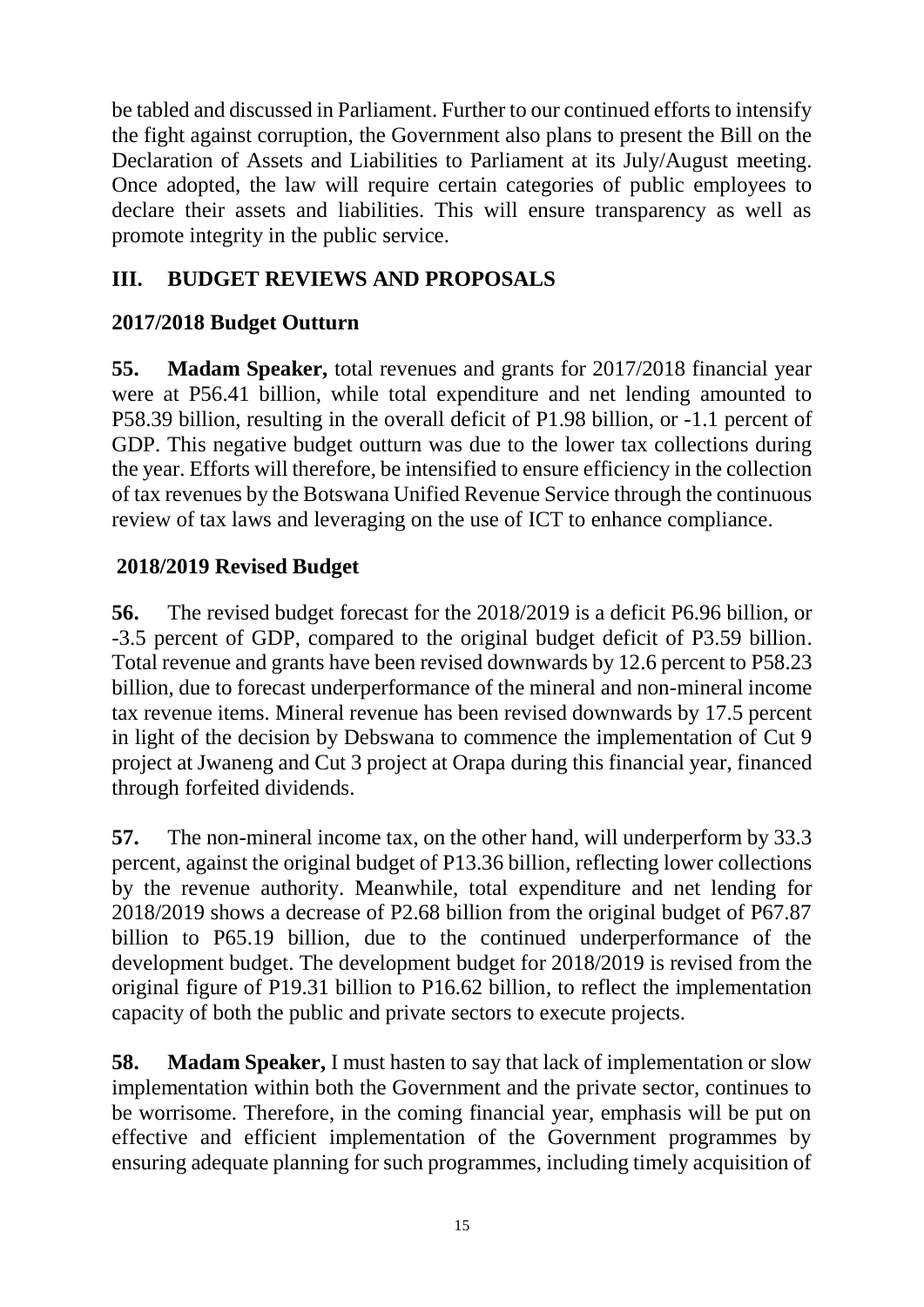land, and all other activities that are necessary to prepare for actual implementation. In addition, the Government will be rolling-out the implementation of the National Monitoring and Evaluation System approved in 2018, to ensure that the resources are used to deliver on their intended outputs and outcomes. Furthermore, Government has taken a decision to set up a Project Management Office during the 2019/2020 financial year to ensure effective implementation of projects.

## <span id="page-17-0"></span>**2019/2020 Budget Proposals**

**59. Madam Speaker,** I now present the 2019/2020 budget proposals. I must emphasise that these budget proposals are informed by the need to *consolidate the country's gains in various areas of development and address the challenges to* achieve sustained economic growth to support employment creation and poverty alleviation. Therefore, the focus will be placed on high impact infrastructure development; human capital development, especially technical and vocational education; and national ICT backbone. In addition, Government will continue to implement social welfare programmes, as part of its efforts to address poverty among the most vulnerable groups of the society.

**60.** Total revenue and grants are estimated at P60.20 billion. Mineral revenue remains the highest contributor at P21.09 billion or 35.62 percent of total revenue and grants, while customs and excise revenue is estimated at P14.02 billion. Nonmineral income tax is estimated at P11.55 billion, while VAT is expected at P9.12 billion. However, there are downside risks to these revenue estimates, arising mainly from the continued high volatility of the mineral and customs and excise revenues. Total expenditure and net lending for the financial year 2019/2020, on the other hand, is estimated at P67.54 billion, resulting in a budget deficit of P7.34 billion or minus 3.5 percent of GDP.

## <span id="page-17-1"></span>**Ministerial Recurrent Budget**

**61. Madam Speaker,** the proposed Ministerial Recurrent Budget amounts to P46.99 billion, an increase of 4.1 percent over the revised budget for financial year 2018/2019. The increase in the proposed recurrent budget for 2019/2020 is primarily due to adjustment of salaries and allowances by 3.0 percent in 2018, as well as provision of funding for the Sir Ketumile Masire Teaching Hospital, which is scheduled to start operating in 2019.

**62.** Five Ministries are proposed to be allocated P33.69 billion or 71.7 percent of the total Ministerial Recurrent Budget. These are: Ministry of Basic Education with an allocation of P8.24 billion or 17.5 percent; Ministry of Health and Wellness at P7.63 billion or 16.2 percent; Ministry of Defence, Justice and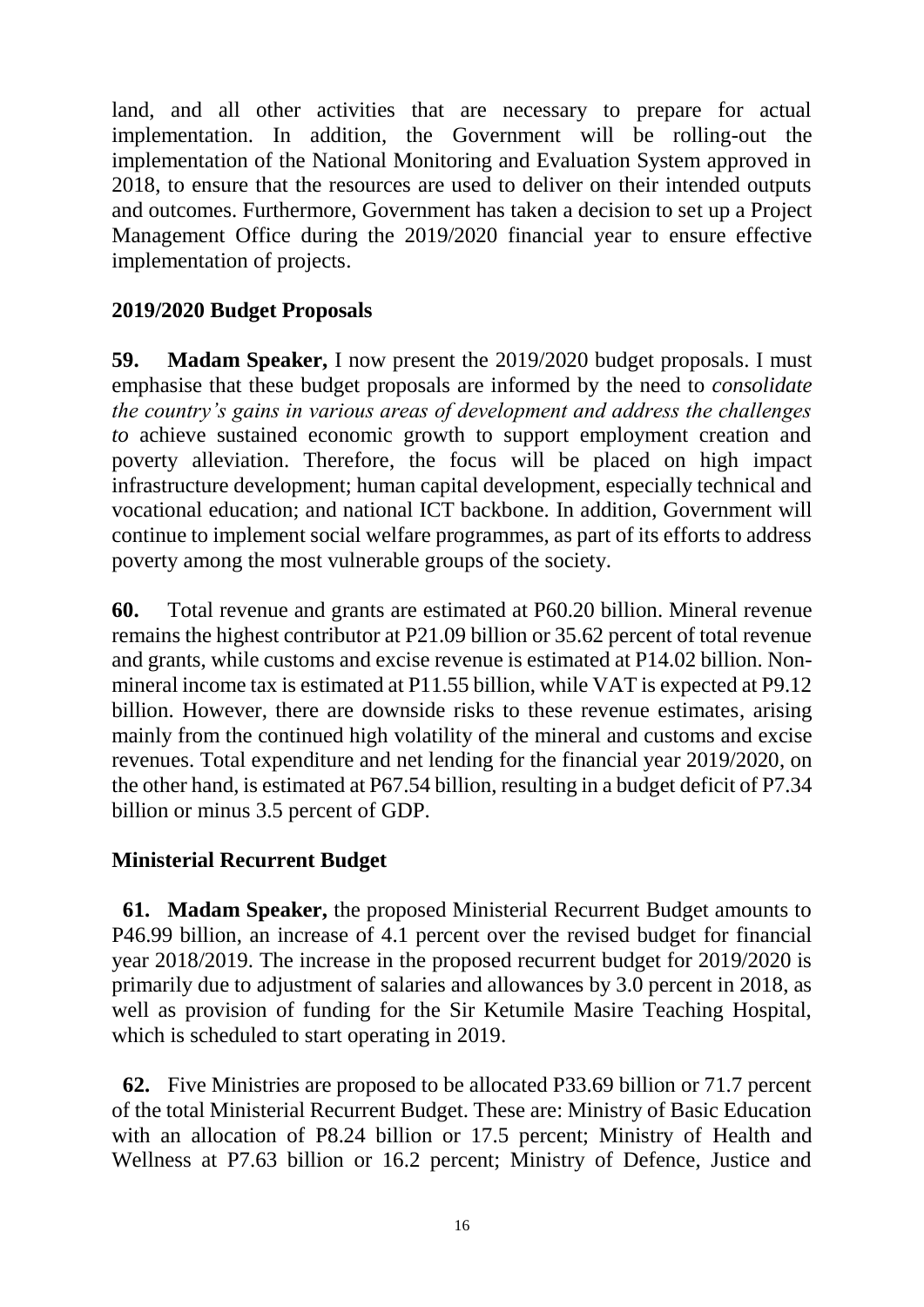Security is allocated P6.86 billion or 14.6 percent; Ministry of Local Government and Rural Development at P6.43 billion or 13.7 percent and Ministry of Tertiary Education, Research, Science & Technology is allocated P4.54 billion or 9.7 percent. The balance of P13.30 billion or 28.3 percent goes to the remaining Ministries and Independent Departments.

**63.** The largest share amounting to P8.24 billion or 17.5 percent of the total Ministerial Recurrent Budget, is proposed for allocation to the Ministry of Basic Education. This will cater for the ongoing investment in human capital development with expenditure items covering payment of teachers' salaries and allowances, maintenance of existing facilities, provision for textbooks, food supplies, stationery, payment of utilities and replacement of furniture and equipment in schools.

**64.** The second largest share of P7.63 billion or 16.2 percent is proposed for allocation to the Ministry of Health and Wellness, to cater primarily for the provision of drugs, dressings and vaccines, replacement of medical and surgical equipment, anti-retro-viral therapy including the Treat-All Strategy and running costs of Sir Ketumile Masire Teaching Hospital.

**65. Madam Speaker,** the Ministry of Defense, Justice and Security is proposed to be allocated the third largest share of P6.86 billion, or 14.6 percent. This is mainly to cover running costs of the Botswana Defense Force, Botswana Police and Prisons and Rehabilitation Services, and the new positions required to augment capacity at the Ministry's Headquarters to counter money-laundering threats.

**66.** An amount of P6.43 billion or 13.7 percent, being the fourth largest share of the proposed recurrent budget is allocated to the Ministry of Local Government and Rural Development. This will cater for budget transfers in the form of Revenue Support Grants to District and Urban Councils, gratuities for Councilors whose term of office will be coming to an end in the next financial year, maintenance of infrastructure, social welfare schemes for the needy and the elderly.

**67.** The Ministry of Tertiary Education, Research, Science & Technology is proposed to be allocated the fifth largest share amounting to P4.54 billion or 9.7 percent. This will mainly cater for tertiary student bursaries and subventions to Government Tertiary institutions mainly the University of Botswana, the Botswana International University of Science and Technology and Botswana Open University.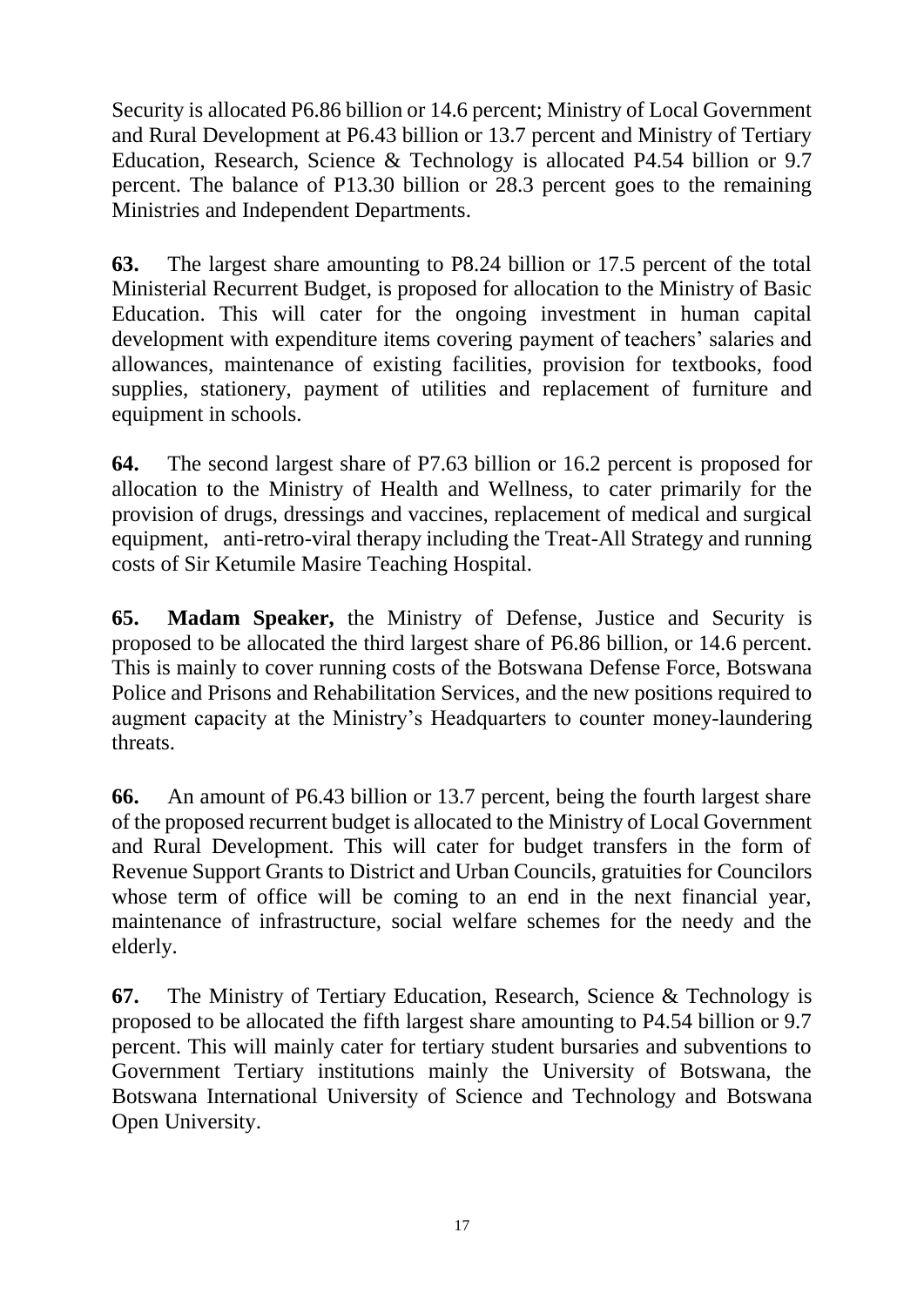**68.** A sum of P1.95 billion or 4.2 percent, representing the sixth largest share of the Ministerial recurrent budget is proposed for allocation to the Ministry of Transport and Communications. This is primarily intended to cater for maintenance of roads and buildings, provision for petrol, oil and lubricants, maintenance of plant and equipment, including ICT infrastructure and subventions to Civil Aviation Authority of Botswana and Botswana Post.

**69.** Other Ministries with significant proposed budget allocations are: Ministry of Presidential Affairs, Governance and Public Administration with P1.52 billion or 3.2 percent; Ministry of Agricultural Development and Food Security with P1.34 billion or 2.8 percent and the Ministry of Investment, Trade and Industry with P1.05 billion or 2.2 percent. The rest of the Ministries and Independent Departments share the remaining portion of the Ministerial Recurrent Budget amounting to P7.44 billion or 15.8 percent.

## <span id="page-19-0"></span>**Statutory Expenditure**

**70. Madam Speaker,** the proposed budget for Statutory Expenditure for the financial year 2019/2020 is P7.19 billion. This represents a substantial decline of P1.89 billion or 20.9 percent over the current year's budget, due mainly to the repayment of Bond BW005, which matured in September 2018. The proposed budget caters for Public Debt Service requirements, Pensions, Gratuities and Compensations, as well as Salaries and Allowances for Judges and other Specified Officers.

## <span id="page-19-1"></span>**Development Expenditure**

**71. Madam Speaker,** the proposed Development Budget for 2019/2020 financial year is P17.03 billion. The Ministry of Land Management, Water and Sanitation Services, with a proposed allocation of P3.37 billion or 19.78 percent, takes the largest share, mainly to *improve water supply and management* in the country. Among the major water projects under implementation include the North-South Carrier 2 from Palapye – Mmamashia - Gaborone, meant to provide water to the southern part of Botswana, and various components of the Emergency Water Security and Efficiency project funded through a loan from the World Bank. Specific components of the Emergency Water Security and Efficiency project planned for implementation during the financial year include: Selibe-Phikwe-Serule Water Transfer Scheme; Ghanzi Township Water Supply Expansion; Rehabilitation of the Mambo Water Treatment Plant in Francistown; and de-sludging of Lobatse Water Treatment Ponds.

**72.** The proposed development budget for the Ministry will also cover the funding for the *Clean Water and Sanitation Programme*. Among the major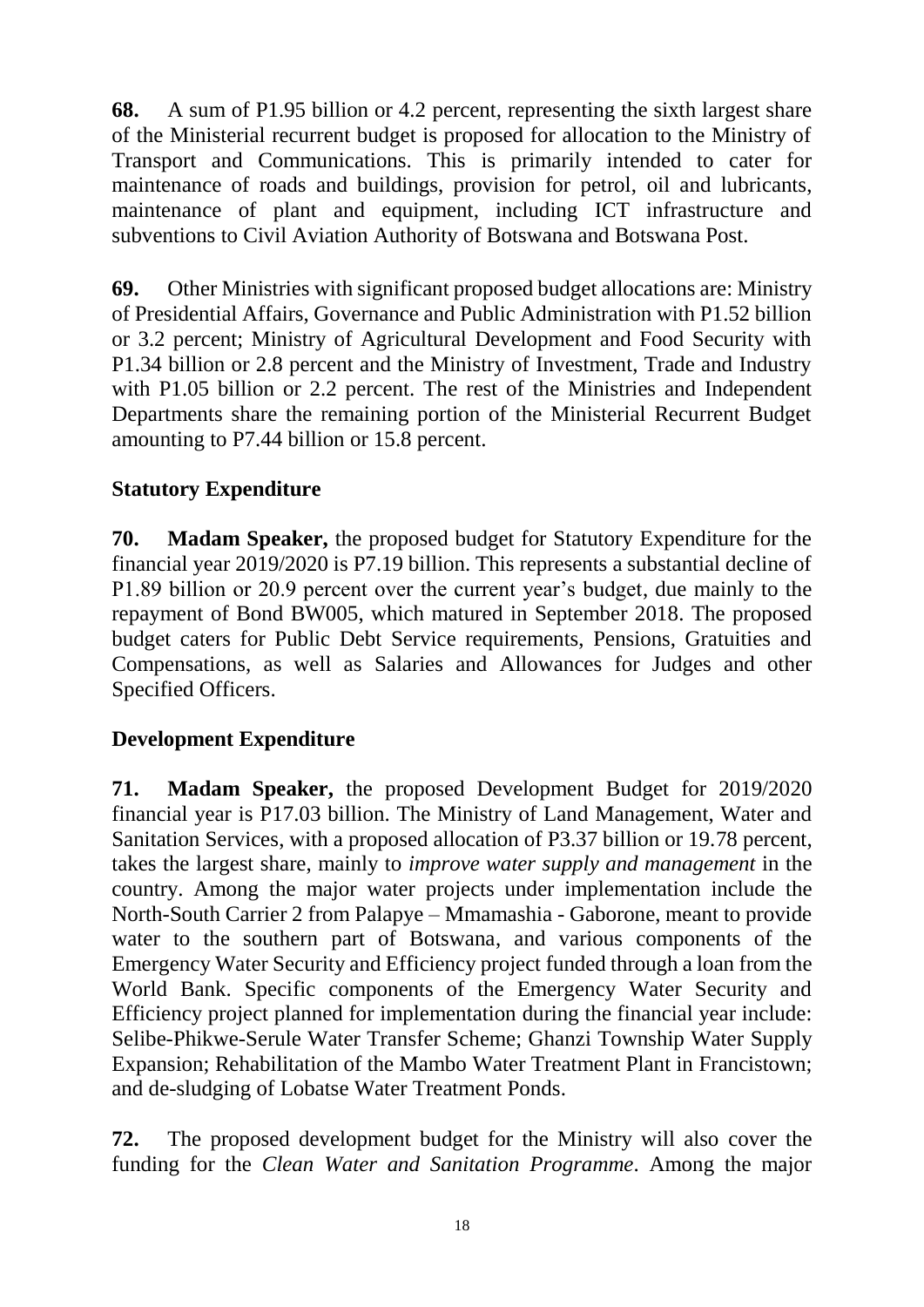projects planned for implementation during the 2019/2020 financial year under this programme are: Maun Water Sanitation Phase II allocated P400 million; Moshupa sanitation - P80 million; Kanye sanitation - P60 million; and Molepolole sanitation - P50 million.

**73.** The Ministry of Defence, Justice and Security is allocated the second largest share of P2.50 billion or 14.67 percent. The allocation caters for provision of various physical infrastructure such as offices and staff houses, communication equipment, vehicles and aircraft maintenance for Botswana Defence Force and Botswana Police Service.

**74. Madam Speaker**, the Ministry of Mineral Resources, Green Technology and Energy Security with the proposed allocation of P1.97 billion or 11.57 percent, takes the third largest share. The allocation caters for the ongoing North– West Transmission Grid Connection, Electrification of 111 Villages under the Rural Electrification Project, Transmission Line from Morupule B to Isang substation (400kv Line), Remedial Works at Morupule B, and Transmission Backbone for the Southern part of Gaborone, Mochudi, Ramotswa, and Tlokweng villages.

**75.** An amount of P1.85 billion or 10.86 percent of the total development budget is proposed for allocation to the Ministry of Transport and Communications. The allocation will cater for ongoing roads, bridges and ICT projects. These include ongoing road projects of Rakhuna-Mabule; Mmankgodi-Jwaneng; Gaborone–Boatle dualling; Mulambakwena-Tshesebe; and Dibete-Mookane-Machaneng. The proposed budget will also finance projects which have been awarded as "design and build" and these are construction of three (3) intersections along the KT Motsete Drive, as well as Modernisation and Centralised Traffic Control for the Greater Gaborone Area. The budget provision also includes projects at tender stage which are Mogoditshane–Gabane-Mmankgodi and Mmandunyane-Shashe Mooke – Chadibe – Mathangwane roads. Other projects to be funded under this provision are the ongoing Kazungula and Mohembo bridges. Furthermore, the budget will finance planned ICT projects such as the Government Data Network upgrading, National Backbone networks, Government Data Centre and Local Access Network.

**76. Madam Speaker**, the fifth largest share of the proposed development budget of P1.77 billion or 10.39 percent, is proposed for allocation to the Ministry of Local Government and Rural Development in order to continue implementation of social protection programmes and village infrastructure projects. Over two-thirds of the development budget for the Ministry goes to Ipelegeng programme, with an allocation of P635 million and Community Development project, with an allocation of P570 million. The balance will fund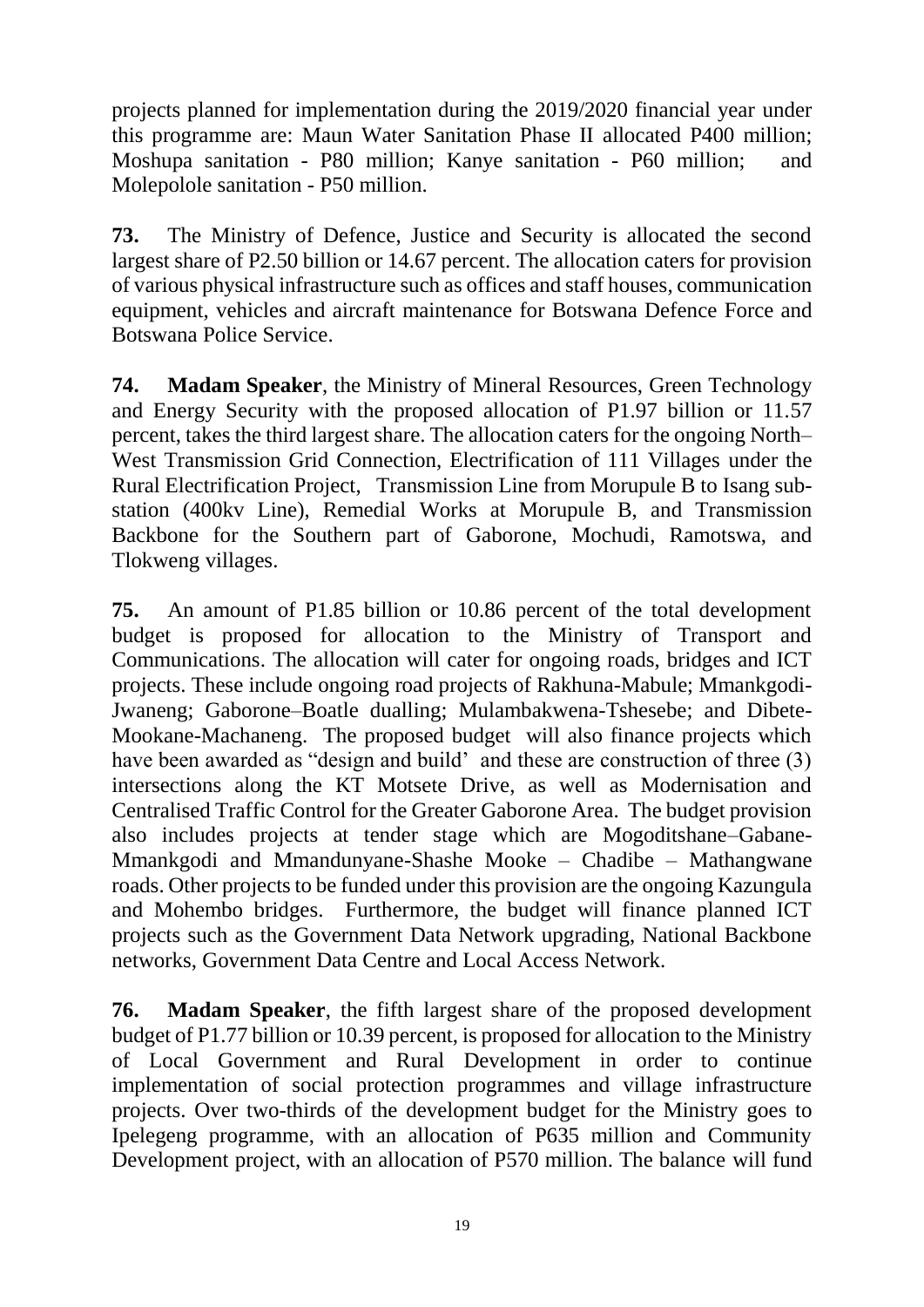ongoing programmes and projects, mainly the Primary School Backlog Eradication Programme; Tutume Internal Roads and Bus rank; Gabane and Kang Infrastructure Development; and Maintenance of Primary School Facilities.

**77.** The remaining balance of P5.46 billion or 32.0 percent will be shared by other Ministries and Departments. Major programmes and projects to be funded under this balance include: ISPAAD (P564 million) and LIMID (P100 million); staff houses and maintenance of secondary schools (P677 million); construction and upgrading of health facilities (P516 million); Poverty Eradication Programme (P185 million); housing schemes such as Self Help Housing Agency (SHHA) (P77.5 million); and poverty alleviation scheme and destitute housing for the low income groups (P97.6 million).

# <span id="page-21-0"></span>**IV. FISCAL LEGISLATION**

**78. Madam Speaker,** for Government to achieve its development goals, it is necessary to mobilise domestic resources. To this end, efforts will continue to be made to expand our tax base through review of tax legislation and regulations, to enable the revenue authority to effectively discharge its mandate. It is for this reason that focusing on simplifying the tax legislation continues to be a priority as a way of enhancing tax compliance, while at the same time, reducing the cost of tax administration.

**79.** In an effort to comply with international standards, and remove any perception that Botswana could be a tax haven, Government has since reviewed the Botswana International Financial Services Centre tax regime which led to the amendment of the Income Tax Act by Parliament in December last year. The amended regime has since been assessed by the Organisation for Economic Cooperation and Development (OECD) in January 2019, which declared it not to be harmful. The amendment to the Income Tax Act also introduced Transfer Pricing Rules and Thin Capitalisation provisions. Transfer Pricing Rules guard against attempts by multi-national corporations to minimise their tax liability by transferring profits to low tax jurisdictions in order to pay less tax or where costs are charged to a company in a high tax jurisdiction to reduce profits and thereby pay less tax. Thin Capitalisation is when a company is financed through a high level of debt compared to equity. The Thin Capitalisation provisions seek to restrict the amount of interest on debt, which would reduce a company's profits and thereby reduce its tax payable.

**80.** A bill seeking to amend the existing Transfer Duty Act was published in November 2018. I shall be presenting the Bill to Parliament in March this year. Save to say that the Bill proposes significant changes to the current Act in an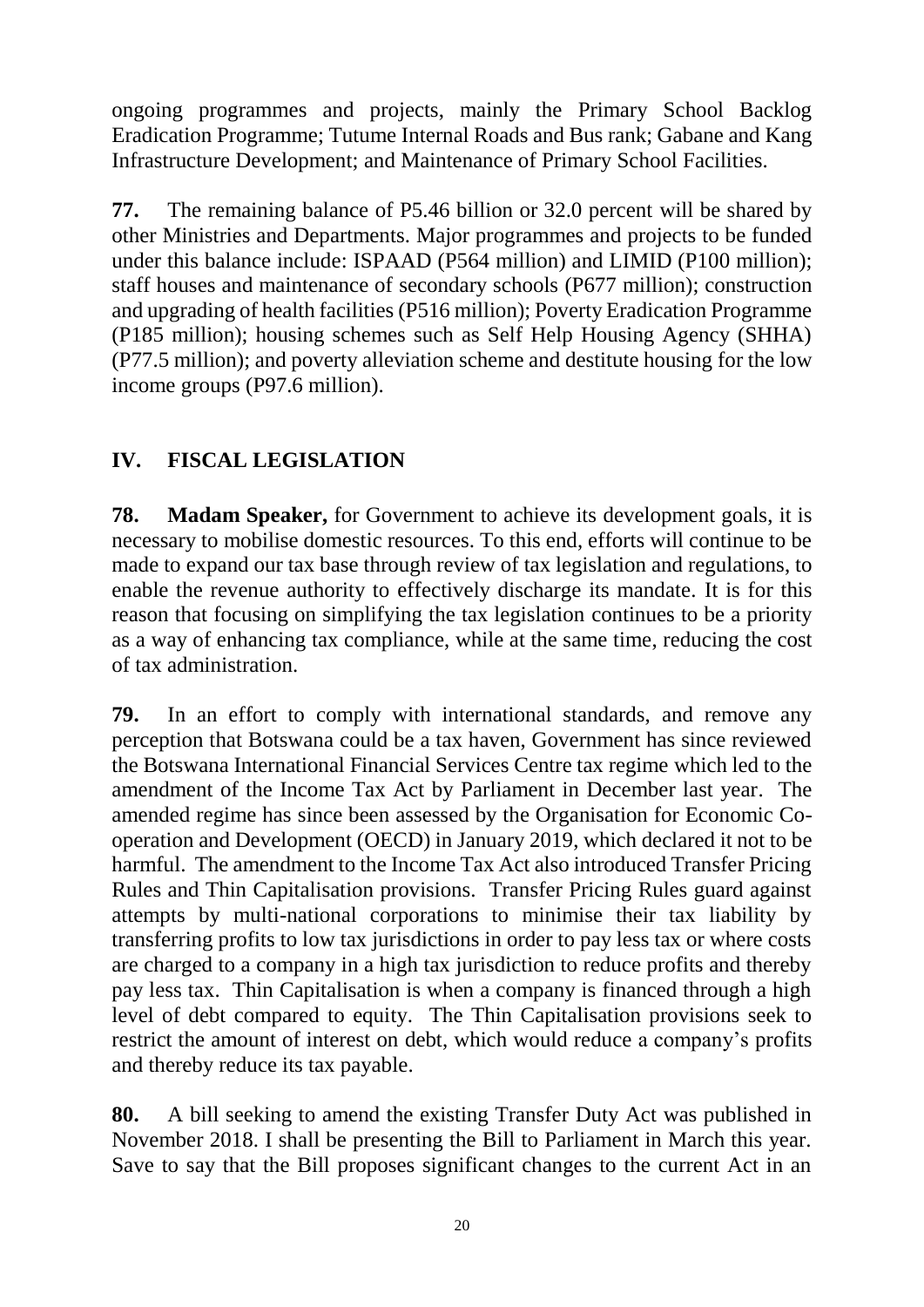effort to modernise and close any gaps in the existing law. One of the significant changes is the exemption of citizens from paying transfer duty under certain circumstances, such as where a citizen acquires residential property for the first time to be used as own home. The amendment also increases the exemption threshold from P200 000 to P500 000 for purposes of computing duty payable upon transfer of property. The latter changes should encourage home ownership, especially by the young families and people starting their lives.

**81.** During the course of 2019/2020 financial year, I will also be seeking amendment to the Capital Transfer Tax Act to align it with the Transfer Duty Act. These amendments, among others, will include: removing the ceiling of P15 000, for exemption of transfer of property such as household goods and personal belongings to heirs; increasing the value of gifts that are exempted from being taxed from P5 000 to P25 000; and the transfer of immovable property which is currently exempted under the Transfer Duty Act will also be exempted under the Capital Transfer Act. The PPAD Act is also being reviewed in order to address gaps and challenges that were experienced during the implementation of the Act. The review is meant to align it with global trends within the procurement landscape and this is expected to improve efficiency and effectiveness in the management and regulation of public procurement and asset disposal processes.

**82. Madam Speaker**, one of the fiscal areas that Government will be focusing on going forward will be cost recovery and user fees. With the downside risks associated with the main revenue sources of mineral, customs and excise, and income tax, it is important that Government undertake a comprehensive review of the fees, levies and charges, with a view to determining their potential to contribute to total Government revenues. These revenue items, which are commonly referred to as "Other revenues" in the budget, currently contribute around 4 percent of total revenues. My Ministry intends to work with other Ministries and Departments during the next financial year to review fees and charges in line with the policy of cost recovery, while increasing their contribution to Government budget.

## <span id="page-22-0"></span>**V. PUBLIC SERVICE SALARIES**

**83. Madam Speaker**, this Government is fully aware of the effects of inflation in eroding individuals' disposable incomes. With respect to Civil Servants, negotiations are ongoing between Government and Public Sector Unions. I have been advised that while negotiations are ongoing, I cannot, on behalf of Government make any announcement as to what the Government has determined to be an appropriate salary increase for Civil Servants in 2019/2020. I trust however, that an agreement between the negotiating parties will be reached soon to enable the Government to effect payment without delay.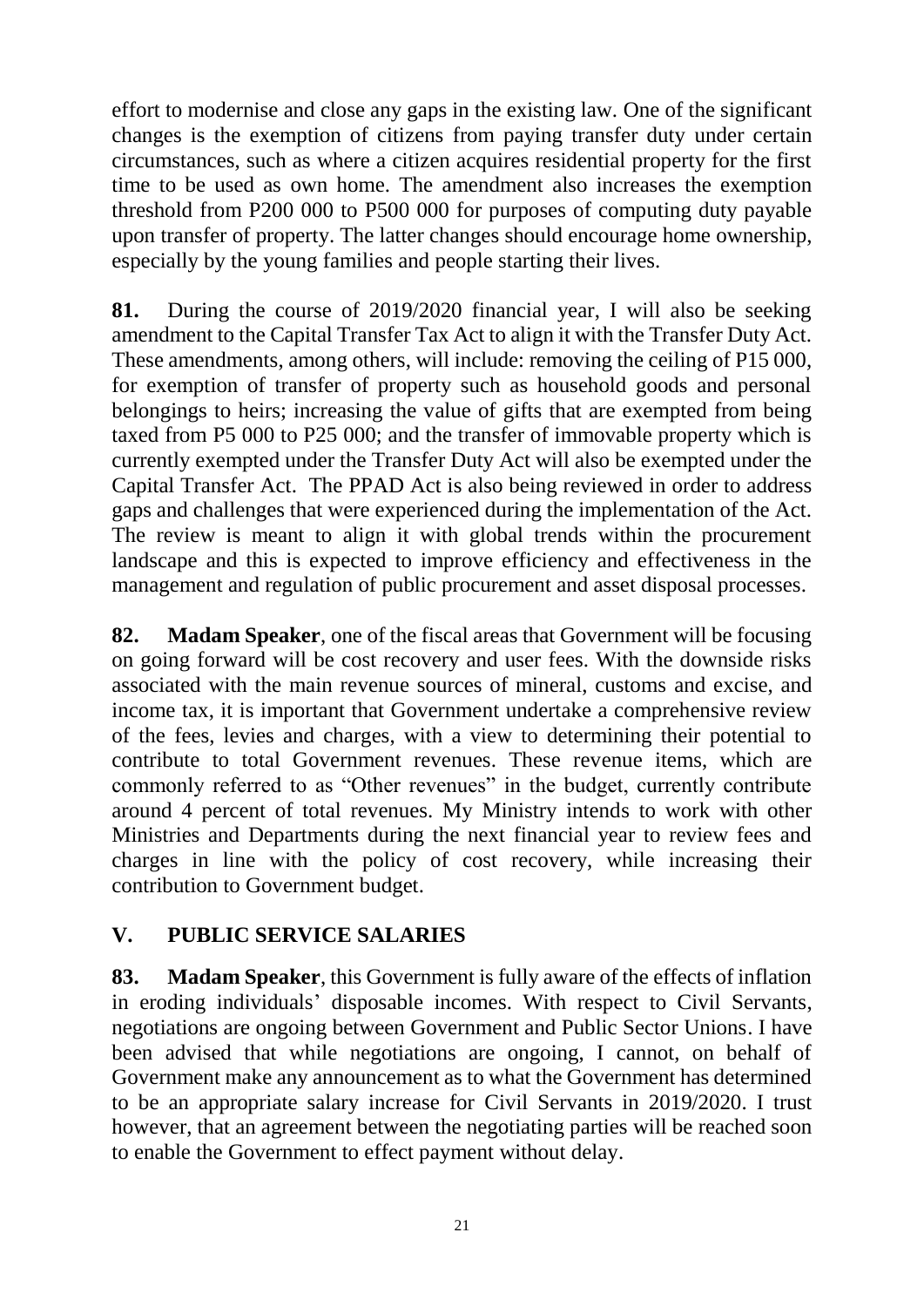**84.** With regard to the review of Salaries, Conditions of Service and Other Entitlements of the Political Leadership, Justices and Members of Ntlo Ya Dikgosi, the Report of the Presidential Commission has been submitted to His Excellency, the President and is being considered.

# <span id="page-23-0"></span>**VI. CONCLUSION**

**85. Madam Speaker**, the 2019/2020 budget proposals are presented against the backdrop of the roadmap of His Excellency President Dr. Mokgweetsi Masisi to transform the economy, which requires concerted efforts to achieve the highincome status that Botswana aspires in Vision 2036. A summary of the development journey over the past years shows that the country, under the capable leadership of this Government, has achieved impressive growth and development, as indicated by positive economic and social indicators. However, there is need to consolidate these gains and address persistent development challenges facing the country such as unemployment, poverty and income inequality in order to transform the economy to a high-income status.

**86.** The 2019/2020 budget proposals therefore support this consolidation in terms of proposing, or emphasising specific policies, strategies and programmes for implementation in the next financial year. To this end, the 2019 budget provides for budgetary allocations to programmes and projects aimed at promoting economic growth, as it is a necessary condition for achieving development results. These programmes include continued major investments in the key sectors of energy, water, roads network and information, communication and technology. At the same time, Government will continue to avail resources in the 2019/2020 budget to fund social welfare programmes as they have proved vital in mitigating against the effects of the development challenges of unemployment, poverty and income inequality in the short-term.

**87. Madam Speaker**, it would be remiss of me to conclude this Budget Speech without highlighting the fiscal constraints facing this country. As indicated under the budget review and proposals sections, the projected deficits for 2018/2019 and 2019/2020 of 3.5 percent of GDP for each year, are close to the set limit of 4.0 percent of GDP. These deficits exclude any additional expenditures that may arise from Government decisions during the course of the year, or emergency spending occasioned by natural disasters such as drought and outbreak of animal diseases. I must indicate that the budget deficits experienced in the first three years of NDP 11, were a deliberate effort by this Government to respond to the national needs of: increasing economic activity to create employment opportunities; eradicating extreme poverty and equitable income distribution. The Government is otherwise committed to maintaining fiscal sustainability by achieving moderate surpluses in the last three years of NDP 11. In line with this commitment, I therefore urge for continued prudent management of expenditure